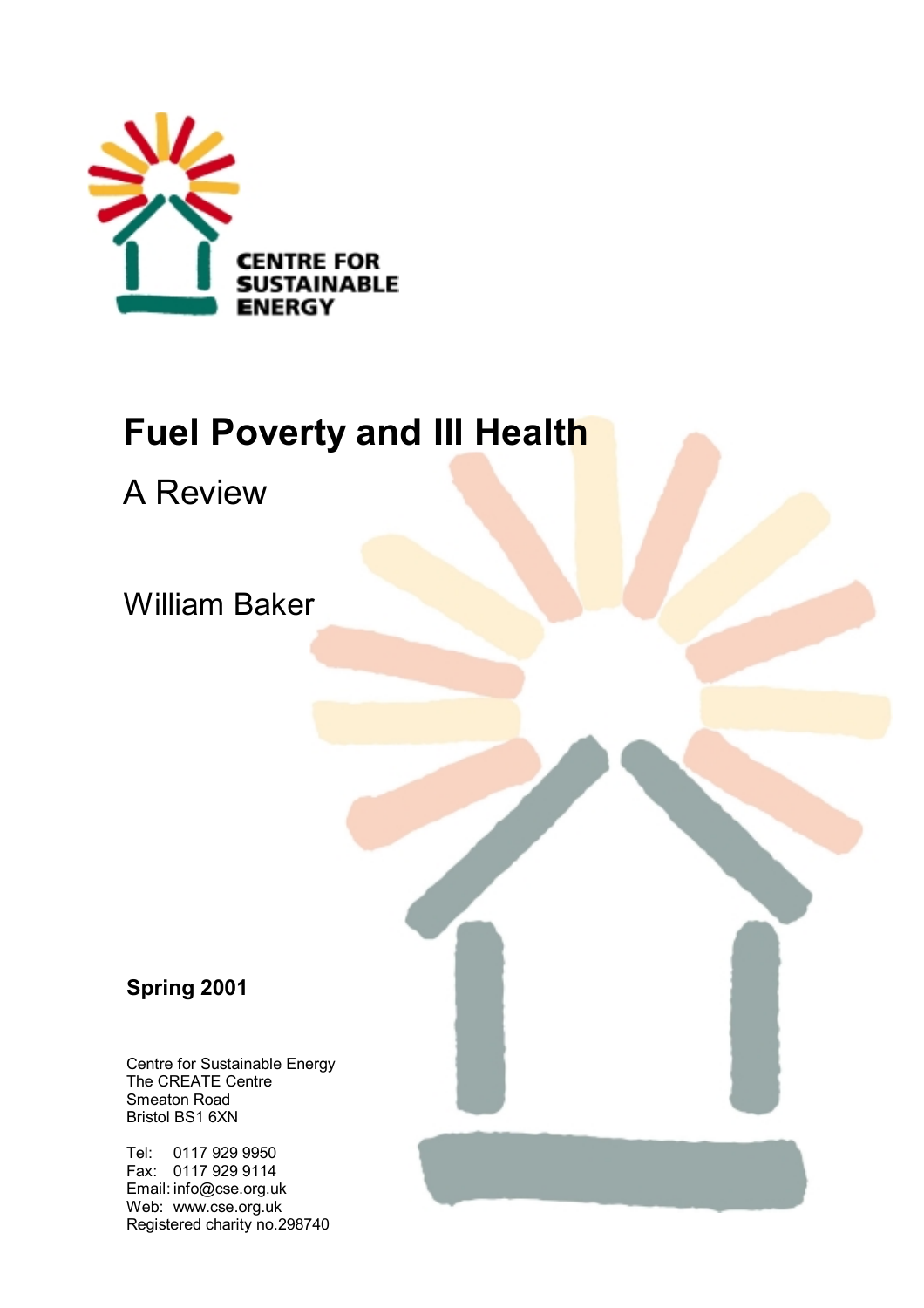### **FUEL POVERTY AND ILL HEALTH – a review**

# **PREFACE**

The following literature review was undertaken in Spring 2001 for the 'Walsall health and fuel poverty project', which is sponsored by Walsall Health Authority and npower (Health through Warmth programme). The project aims to develop a set of indicators of specific illnesses and medical conditions relating to cold and damp housing, while recognising the wider social determinants of ill health.

The review shows that it is sometimes difficult to disentangle the precise causal link between ill health and fuel poverty-related problems. Nevertheless, the project aims to develop a practical tool or 'template', based on the indicators, for guiding GPs towards identifying an underlying fuel poverty problem.

The project will work with GPs in developing the appropriate indicators. It is envisaged these will cumulatively suggest there is a fuel poverty problem. The work will aim to establish a 'balance of probabilities' for associating a range of individual health indicators with fuel poverty-related bad housing. The template itself will consist of a set of questions that will 'trigger' the GP to make a referral for an energy efficiency grant. The project will make every effort to ensure that the template can be easily integrated within the existing prescribing system.

The review suggests that the proposed system will enable GPs to play an important role in tackling some of the underlying problems that give rise to poor health. One of the aims of the monitoring element of the project hopes to provide evidence for this approach. Should the approach be successful, the project will show that GPs can play an important role in preventative health care. This in turn will help inform the new public health agenda.

#### **1. INTRODUCTION**

The link between ill health and poor quality housing is well established. Health improvements in Britain over the past 100 years have resulted far more from collective intervention in the environment than from the development, or even provision, of curative health care (Byrne, 1993). Improvements in housing in particular are associated with a broad range of health improvements.

It is more difficult, however, to isolate poor housing as a particular causative factor in the incidence of a specific disease or medical condition from other factors, for example deprivation in general. Nevertheless, there is a growing body of research evidence that does attempt to show causation or at the very least, association between poor housing and specific health problems. This review considers the evidence for the detrimental effect of 'fuel poverty' on health. It aims to show that low internal temperatures and the presence of dampness and/or mould are significant factors in causing a range of illnesses and diseases.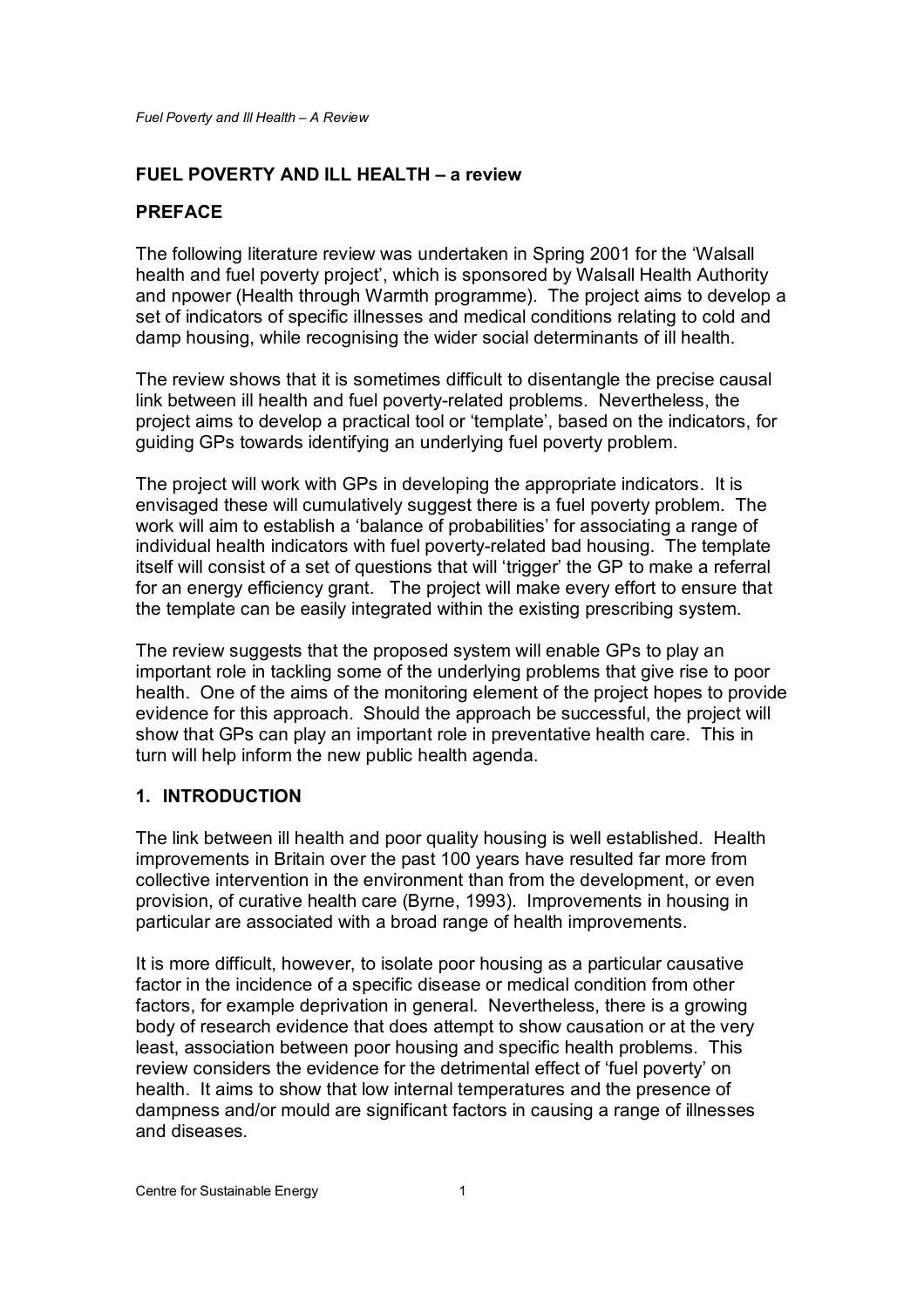The review first gives a brief outline of the characteristics of fuel poverty, considering in particular those aspects that are linked to ill health. It goes on to discuss the methodological issues that affect our understanding of the links between fuel poverty and poor health. It then reviews current understanding of the specific associations between fuel poverty and specific illnesses and medical conditions. Finally it draws out the implications of the review for the Walsall Health and Fuel Poverty project.

#### **2. FUEL POVERTY**

#### **2.1. Understanding fuel poverty**

The term 'fuel poverty' describes the interaction between low income, poor access to fuel company services, poorly insulated housing and inefficient heating systems. While fuel poverty and poverty in general are closely related, there is a clear distinction. Whilst most people on low incomes are likely to face difficulty in paying their fuel bills, 'fuel poverty' describes the particular hardship many people on low incomes face because they live in 'hard to heat' housing or run expensive, inefficient appliances eg fridges, cookers, washing machines, lighting.

This review will focus on the particular problems relating to 'hard to heat housing', rather than inefficient appliances, since the former is directly linked to poor health. Appliance use accounts for an ever-increasing element of fuel consumption in Britain, due to rising living standards and technological advance. People with inefficient appliances will therefore incur unnecessarily high bills, which in turn can lead to mental stress. Nevertheless, most of the evidence reviewed relates to the health impact of 'hard to heat' housing. This arises from three main causes:

- inefficient or inadequate heating systems.
- thermal inefficiency eg due to poor building fabric, lack of insulation, draughty homes
- under-occupancy households living in properties that are 'too large' for their needs.

The problem of energy inefficient housing is extensive in Britain. Only 2.7m dwellings (14% of the total) in England have a SAP rating of over 60<sup>1</sup> (DETR, 2000). Whilst energy inefficient housing is concentrated among people on low incomes it does extend to other groups. However, the latter have the option of paying higher fuel bills to compensate for extra heating costs or can invest in capital improvements to improve energy efficiency.

 $1$  SAP, or Standard Assessment Procedure, is a measure of a property's energy rating. The scale ranges from 0 to 100 and gives a measure of the annual unit heating cost of a dwelling under a standard regime, assuming a specific heating pattern and room temperature. 60 and over represents a good standard of energy efficiency.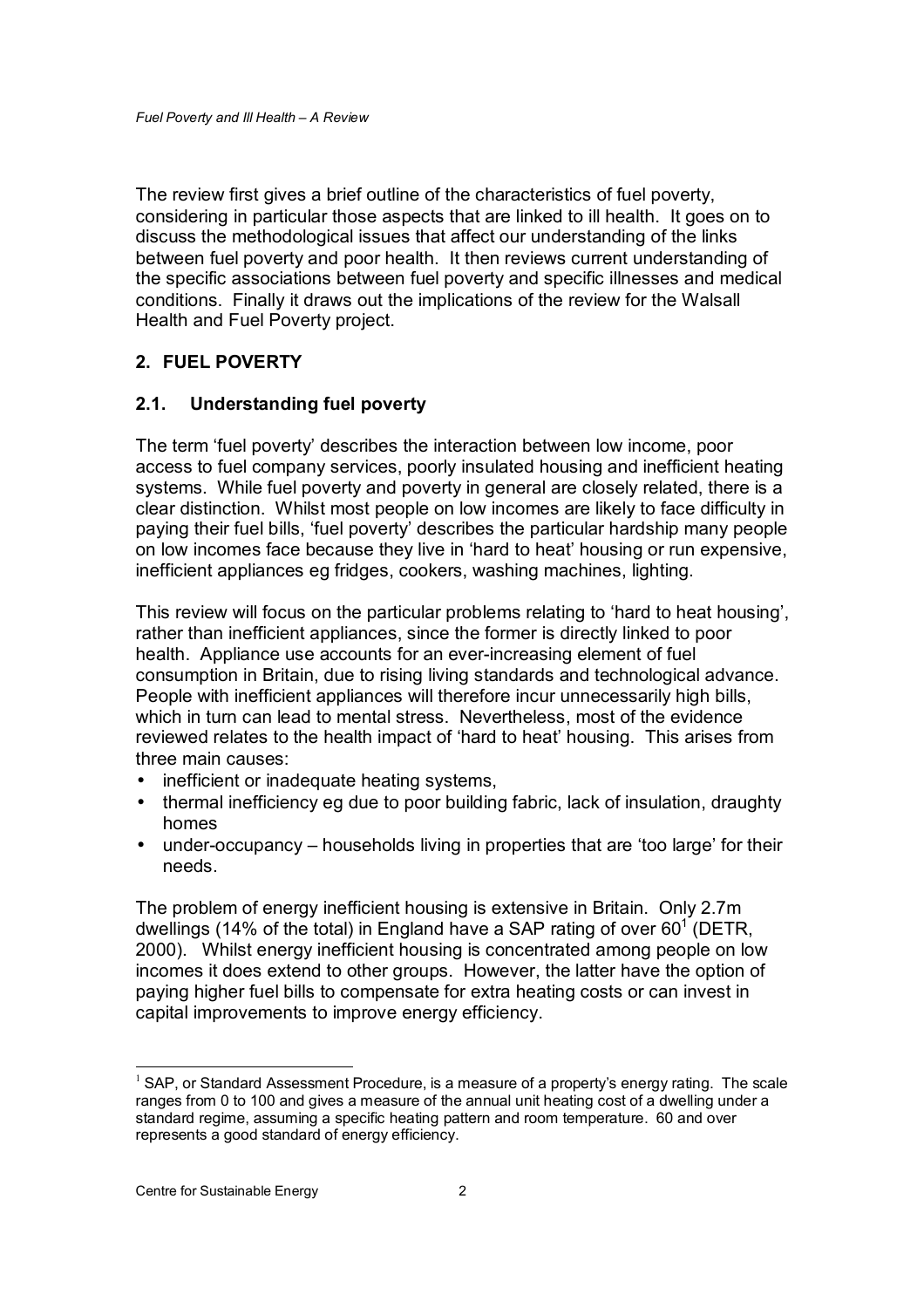Similarly, some people on low incomes (relatively few in number) live in welldesigned energy efficient housing. For this group, fuel bills may be sufficiently low to allow reasonable comfort levels without excessive worries over the size of fuel bills. The relationship between general poverty, fuel poverty and energy inefficiency can be illustrated as follows (NRFC, 2000):



'Fuel poor' households typically respond to 'hard to heat' housing in two ways:

- 1. They cut back on fuel use to try and maintain manageable fuel bills. This leads to cold homes and damp and/or mould growth – key determinants of poor health.
- 2. They run up high fuel bills to try and maintain adequate levels of warmth. This contributes to general indebtedness or the need to cut back on other essential items such as food and clothing. This can also have health consequences, for example depression.

In reality, most fuel poor households adopt both forms of coping strategy ie they struggle with high fuel bills and ration their fuel use, thus suffering inadequate heating standards.

# **2.2. Defining fuel poverty**

The widely accepted definition of a 'fuel poor household' is one which needs to spend more than 10% of its income to heat its home to an adequate standard of warmth:  $21^{\circ}$ C in the living room and  $18^{\circ}$ C in other occupied rooms. This definition brings together the income and housing elements of fuel poverty. However, it does not encompass non-heating requirements and there are different views on how income should be defined. The 1996 English House Condition Survey estimates that between 4.3m and 6.9m households in England live in fuel poverty. The variation occurs according to whether housing costs are included or excluded within the income element.

The definition relates directly to health because the specified temperatures refer to WHO assessments of internal temperature levels required to safeguard health (World Health Organisation, 1990). The Government has accepted the health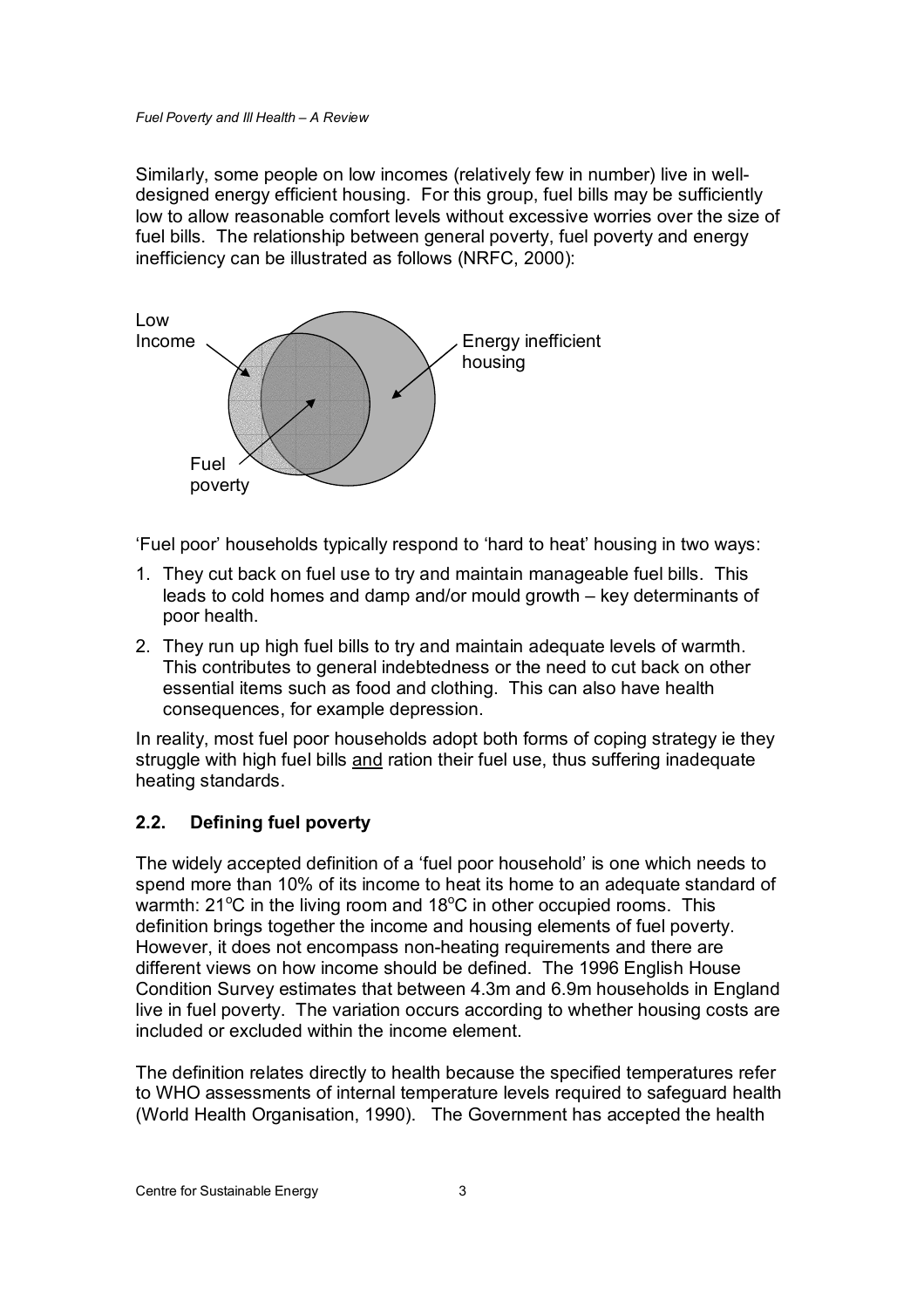case for maintaining adequate warmth. It specifies four heating regimes that cover the heating requirements of different types of household (DETR, 2000):

| <b>Regime</b> | Temp of heated rooms |                            | <b>Extent of</b>             | <b>Duration of</b>              |
|---------------|----------------------|----------------------------|------------------------------|---------------------------------|
|               |                      | Living rooms   Other rooms | heating                      | heating                         |
| Minimum       | $18^{\circ}$ C       | $16^{\circ}$ C             | Partial - 50% other<br>rooms | All day $-$ 16 hrs              |
| Partial       | $21^{\circ}$ C       | $18^{\circ}$ C             | Partial - 50% other<br>rooms | All day $-$ 16 hrs              |
| Standard      | $21^{\circ}$ C       | $18^{\circ}$ C             | Full house                   | Morning and<br>evening $-9$ hrs |
| Full          | $21^{\circ}$ C       | $18^{\circ}$ C             | Full house                   | All day $-$ 16 hrs              |

#### **Table 1: Specification of heating regimes**

The minimum standard reflects the minimum temperatures required for safeguarding health in healthy adults. The 'partial' and 'full' regimes reflect the heating requirements of households likely to be housebound during winter. The partial specification was developed for 'under-occupied' housing. Over a quarter of all households and over a half of single older households are considered to only require partial heating because they occupy relatively large homes and have several spare rooms (DETR, 2000).

However, many households require all day heating because they are liable to be at home all day eg older retired households, the long-term sick, unemployed people, families with young children. This illustrates another dimension of fuel poverty, namely that certain groups are intrinsically more vulnerable to fuel poverty because their circumstances mean they cannot benefit from the 'free heat' provided in the workplace or education establishment.

The fuel required to maintain the heating regimes described in Table 1 can be calculated from a technical modeling exercise that takes into account such factors as building type, exposure, fuel type, heating system, size and age of property etc. The fuel poverty definition described earlier is based on the amount of fuel a household needs to consume to maintain adequate heating (and temperatures), rather than the amount the household actually consumes.

Many fuel poor households spend less than 10% of their income on fuel and put up with inadequate heating levels. For this reason, some commentators suggest that the extent of 'underspend' on fuel (the difference between actual and required consumption) represents a better definition of fuel poverty since it directly relates to cold internal temperatures. This in turn is likely to indicate the degree of vulnerability to ill health. Most research into the link between fuel poverty and ill health uses 'cold homes' or 'damp and/or mould' as the independent variable, rather than 'households needing to spend 10% or more of income on fuel'.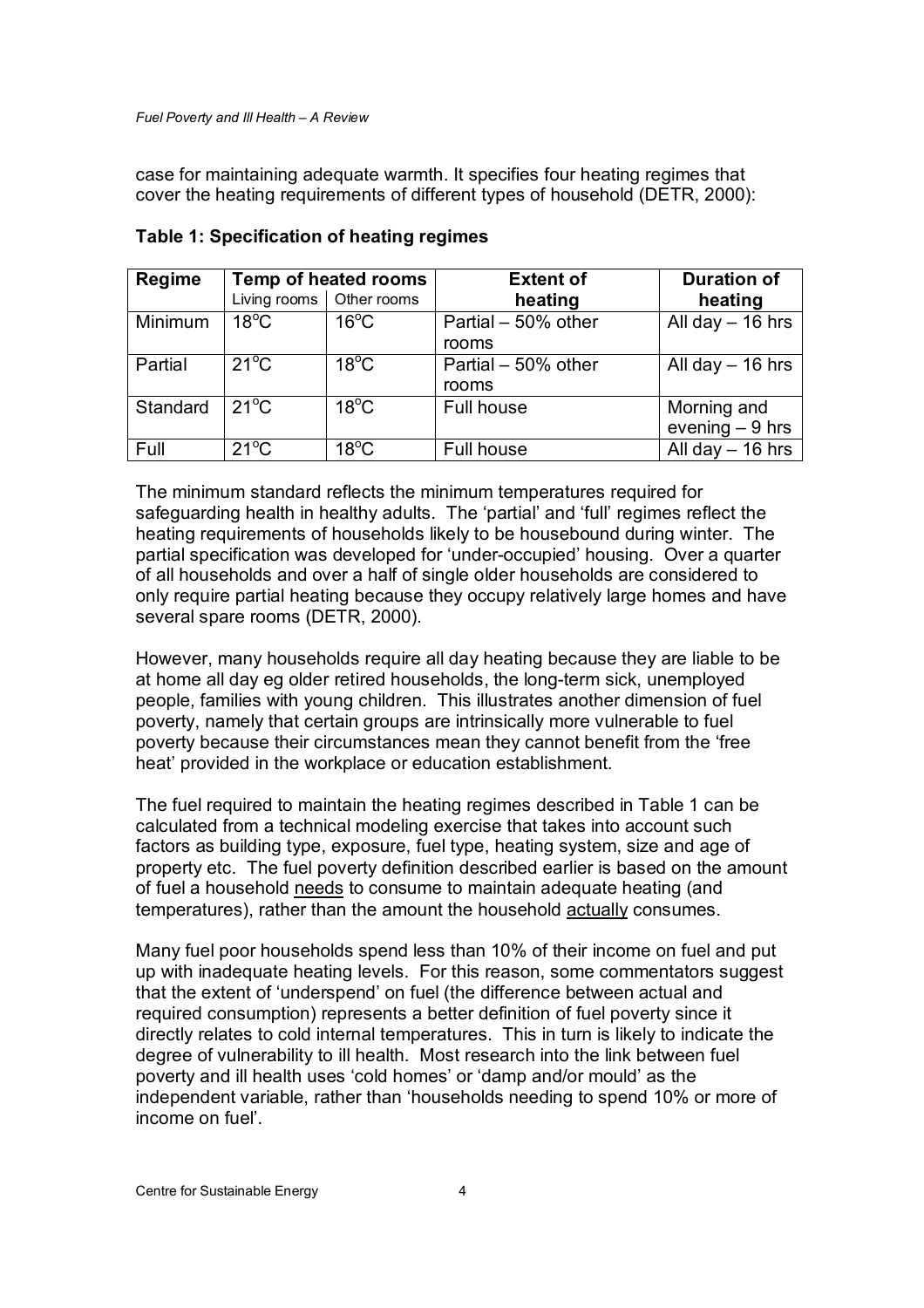# **3. THE CAUSES OF ILL HEALTH AND ILLNESS**

#### **3.1. Methodology issues**

Byrne and Keithley (Burridge, 1993) refer to two broad approaches within health research:

- 1. The traditional medical approach of associating single causes with individual effects.
- 2. The public health approach of investigating causal systems, rather than single causal factors.

The public health approach tends to look at the impact of a range of causal factors, many of which are likely to be inter-related, on a community's health status. For example, a study may show the impact of a major housing improvement on aggregate health, rather than attempt to identify a single cause of an illness and then eliminate that cause.

The two approaches lead to different methodologies for investigating the link between health and housing. The medical model tends to emphasise individual behaviour as a prime cause of ill health. It uses a 'case-finding' approach in attempting to associate diagnosed conditions with specific housing issues. The public health model places more emphasis on the notion of 'general susceptibility'. It is predicated on the hypothesis that people are vulnerable to a variety of ills because of the social and economic strains under which they live. This informs the notion of 'health inequalities' (Acheson, 1999).

Hunt (Burridge, 1993) refers to three problems with the medical model:

- 1. Doctors may disagree considerably on the correct diagnosis eg asthma and bronchitis. Some doctors have preferences in diagnoses and diagnostic categories are subject to fads and fashions.
- 2. A diagnosis obviously depends on a patient first seeing a doctor. However, the decision to seek medical advice depends upon much more than the presence of a symptom. A case-finding approach will therefore underestimate the extent of ill health in a community.
- 3. Medically diagnosed health is seen as a more reliable indicator than selfdefined health. Yet many diagnoses are based upon reports by patients about their symptoms.

Reliance on diagnostic instruments, such as measures of respiratory function, is misplaced unless their application is rigidly controlled with respect to timing, place and observer error, both in their readings and the way they are read.

While the public health model provides a more holistic approach to combating ill health, it is difficult to disentangle the relative importance of the mix of measures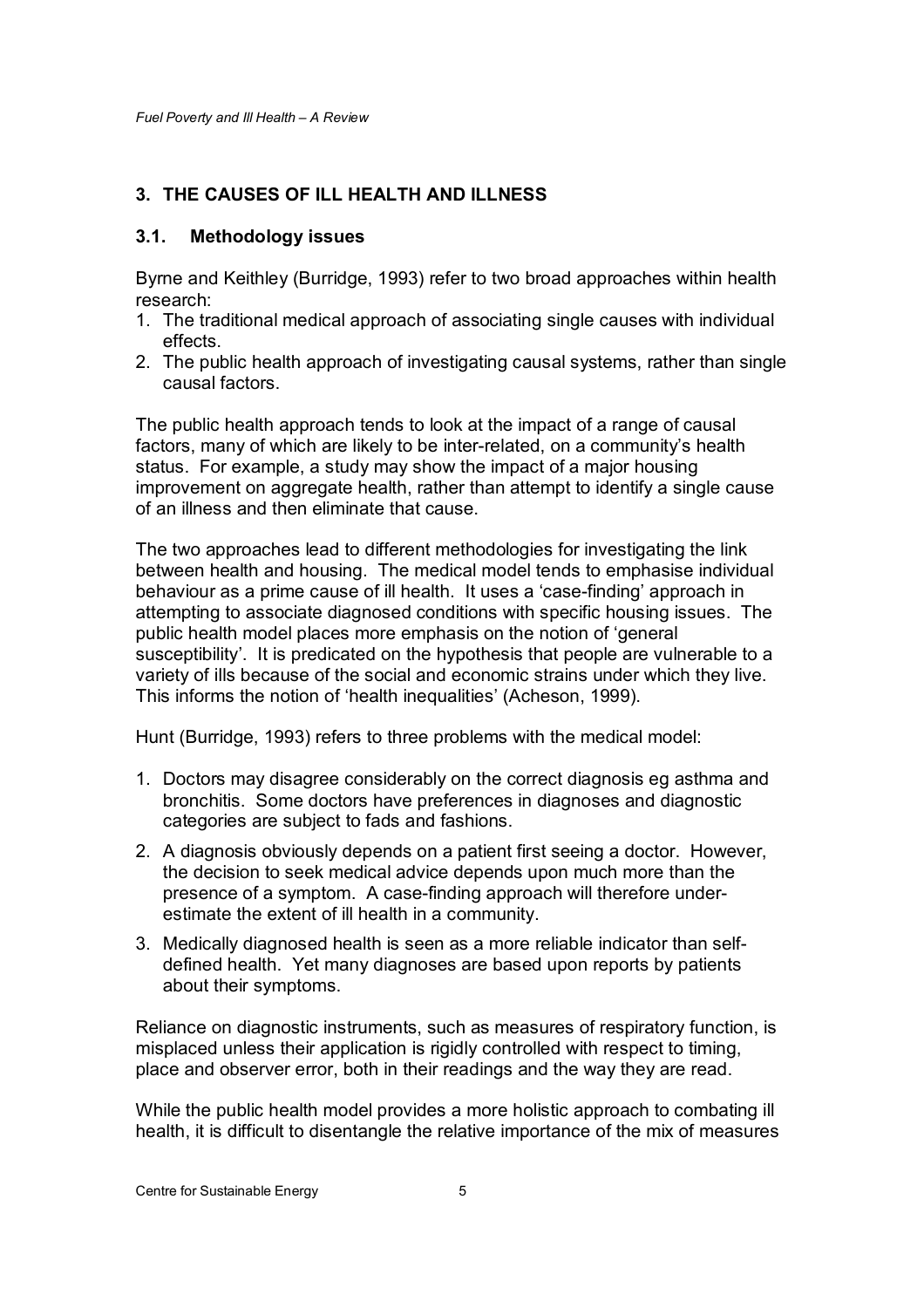the approach entails. For example, a before and after study of the health impact of a major regeneration programme may find that the community's overall health improves significantly. However, the study will not be able to determine with any degree of precision whether the improvement is due to improved housing, employment growth, income measures or improved social provision. Further, the health improvements may have arisen because of contemporary national policy initiatives, such as improved welfare benefits.

Public health research can sometimes overcome these problems by using control areas with similar characteristics to the area under investigation. However, it is difficult to identify control areas with similar characteristics to the study area and to control for all the possible causal factors.

Conversely, medical research has attempted to replicate as far as possible traditional scientific experimental methods. This includes randomised control trials, 'double blind' research techniques for eliminating observer error and renewed emphasis on evidence-based practice.

The medical model and general susceptibility model are not necessarily incompatible. This review considers studies from both traditions. It aims to show that there is considerable evidence for linking poor housing to specific health problems. It will therefore help enable the Walsall Health and Fuel Poverty project to agree a set of indicators for identifying fuel poverty-related health problems.

#### **3.2. Evidence of the links between fuel poverty and ill health**

Evidence for the link between fuel poverty and ill health can be divided into two broad categories: the impact of low internal temperatures ('cold homes') and the impact of dampness and/or mould growth.

#### **3.3. Cold homes**

The 'excess winter death rate' in Britain is one of the largest in Europe (only Ireland's is comparable). Every year, an average of 30,000 extra deaths occur during the winter months than during the summer period (Hansard, 1997). There is a general association between cold weather and increased medical conditions, principally cardio-vascular illnesses and respiratory problems. Excess winter mortality is highest among older people and lower socio-economic groups, but is not confined to these groups. The substantial decline in excess winter mortality that occurred between 1977 and 1994 is considered attributable to the growth of central heating and improved medical care (Wilkinson et al, 1998).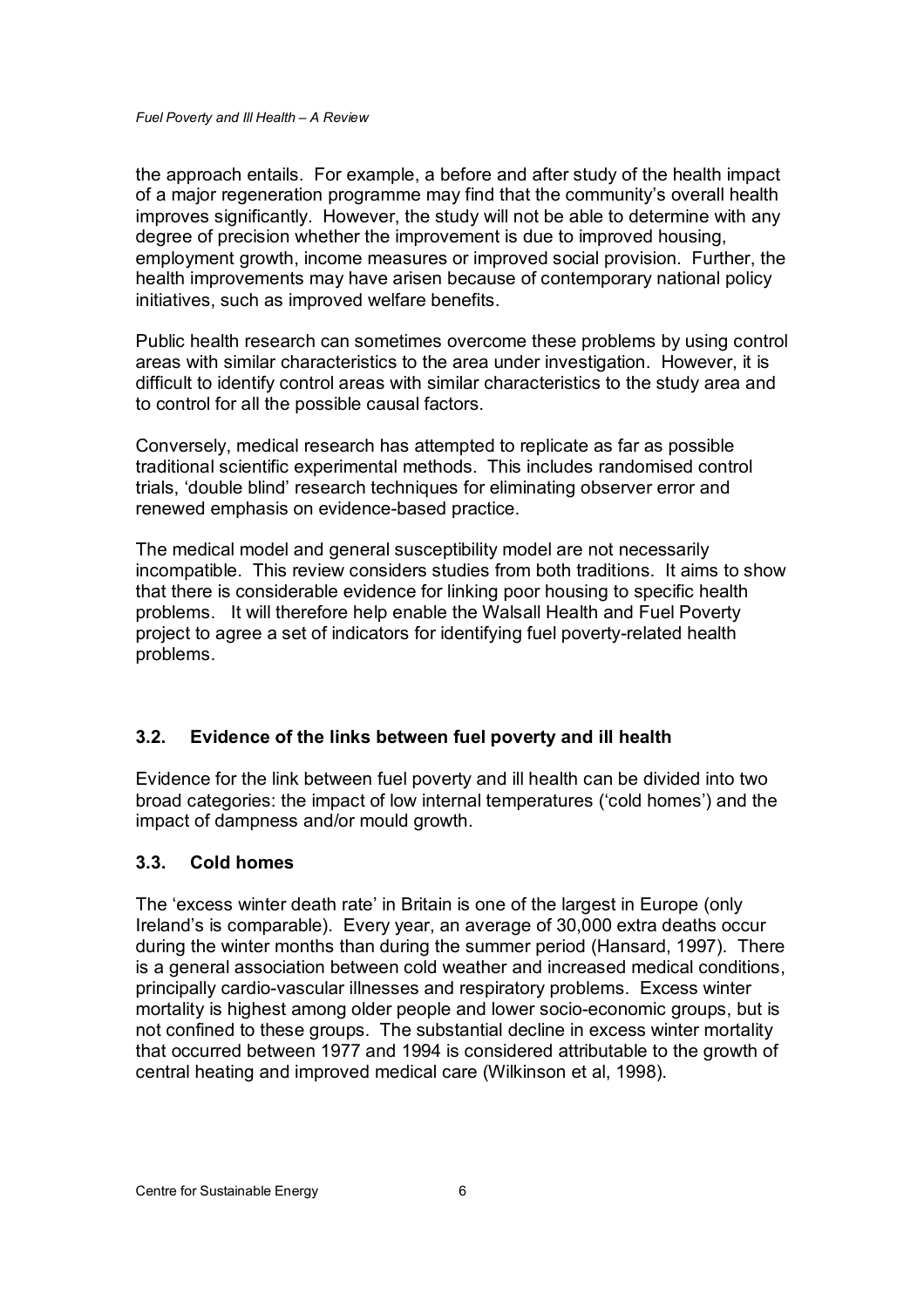A review by the Chief Medical Statistician in 1985 examined the relationship between season and mortality, and concluded that about 80% of variance in winter deaths is associated with changes in temperature. He went onto estimate that 'for every degree change in the average winter temperature there is a rise or fall in the number of winter deaths by about 8,000' (Alderson, 1985).

It is estimated that of the 'excess winter deaths', a third are attributable to respiratory disease, and over half to cardiovascular disease ( mainly heart attacks and strokes) (Curwen, 1991). The risk factors for cardiovascular conditions (blood pressure, cholesterol and the clotting factor fibrinogen) also vary seasonally (Khaw & Woodhouse, 1995). Arterial blood pressure in particular increases significantly after 2 hours' exposure to temperatures below 12 $\degree$ C, most noticeably among older people (Collins et al, 1985).

Hypothermia is registered in fewer than 200 deaths throughout the year and thus accounts for less than 1% of excess winter death (Collins, 1983).

The explanation for the precise mechanisms that give rise to excess winter deaths is an area of continuing controversy. There is widespread agreement that temperature is the key causal factor, as illustrated by the Alderson quote above. However, there are disagreements over the relative influence of internal house temperatures and external temperatures ie 'getting cold inside' or 'getting cold outside'. The latter refers to the possibility that people do not dress up warm enough during cold weather – the 'getting cold at bus stops' argument (Keatinge, 1986).

This has important implications for an appropriate policy response. If internal temperatures are the main determinant, there are direct implications for heating, insulation and building standards. If outdoor temperatures are more important, more emphasis needs to be placed on prevention and individual behaviour.

The review includes some of the latest research findings on this issue. It suggests that both factors are relevant. The Eurowinter study of excess winter death rates suggests that there are a number of contributory factors in explaining the relative differences between excess winter death rates in different countries (see Appendix). In brief, it appears that excess winter deaths in countries with colder climates than Britain's are lower because the thermal efficiency standards of houses are higher and because people dress up warmer when going outside. Whilst Greece does not have as high an excess winter death rate as Britain's, it is higher than other countries with colder climates. Again it appears this may be due to people not protecting themselves adequately, both indoors and outside, against cold temperatures.

The Collins review summarises the medical evidence on respiratory illness (see Appendix). It is widely accepted that cold, damp housing is unhealthy, but the relative effects of cold, damp and mouldy living conditions are difficult to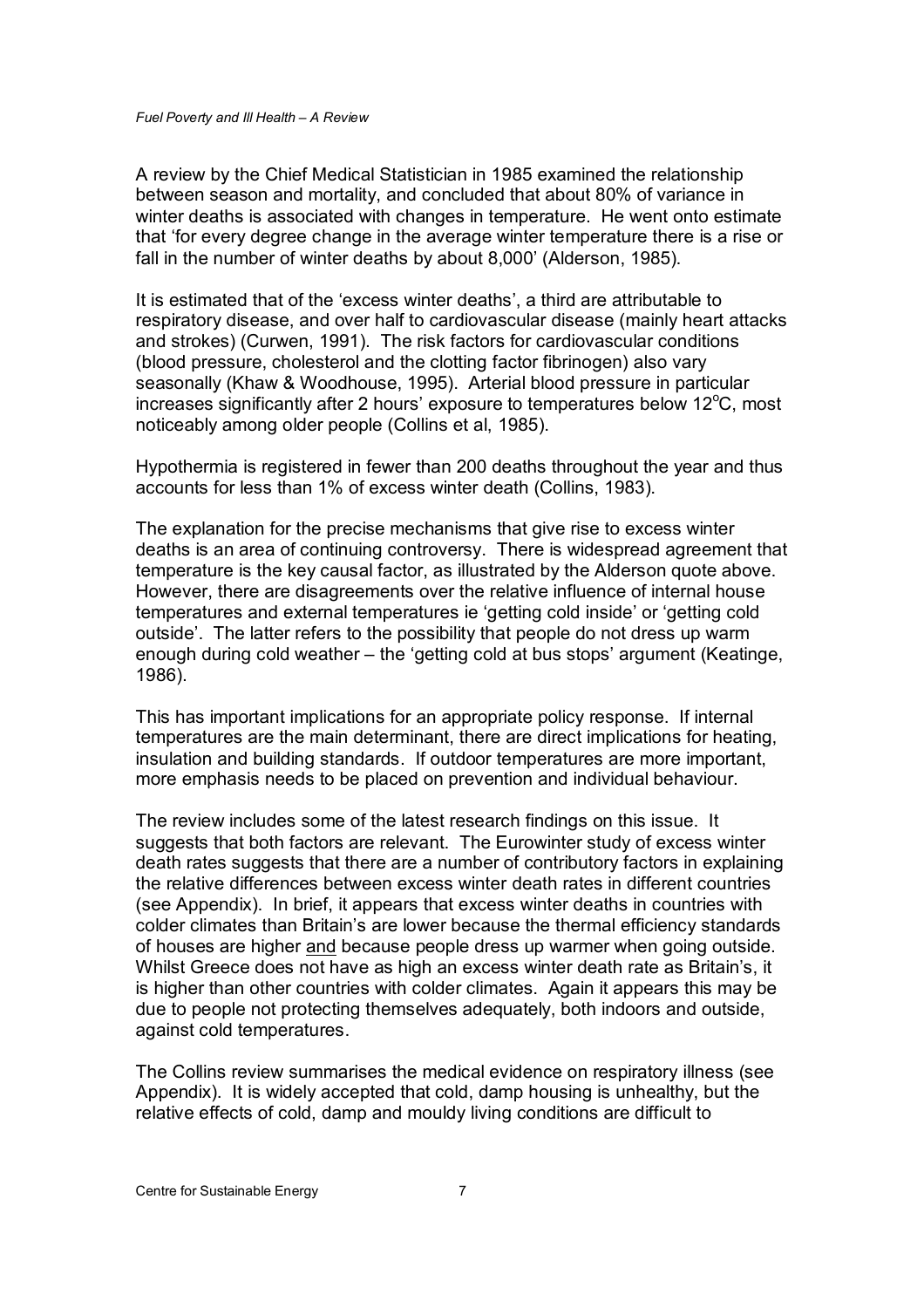disentangle as they are co-related. Consequently, the different importance of mould and dust mites in causing asthma cannot be identified (although see Howieson study in the Appendix).

Collins suggests that there is a greater increase in winter mortality from respiratory disease than from circulatory (coronary). Respiratory health is more related to indoor temperatures and cardiovascular health to outdoor cold. Older people need warmer temperatures because they are less active but have colder homes. However, it is very difficult to show a definitive link between home temperatures and specific health outcomes, just as it is nearly impossible to identify the exact thermal conditions of the home after someone has died.

Goodwin reviews the evidence for linking cold temperatures and circulatory illness among older people (see Appendix). The review suggests a link between cold internal temperatures and cold external temperatures. It introduces the notion of 'cold stress'. This arises when the shock of a cold morning might cause too much cardiovascular strain, particularly if leaving a cold dwelling. Goodwin's review suggests that cold stress might be lessened if the effect of external cold is mediated by warm indoor temperatures ie older people are at less risk from circulatory disease from 'cold stress' if they live in a warm home.

Accidents in the home, which can have fatal outcome, are also more common in winter. Their incidence is related to the effects of lowering body temperature on mental functioning or to cold-induced impairments of movement or sensation. Finger strength and manual dexterity have been shown to decrease progressively as indoor temperatures fall from  $24^{\circ}$ C to 6°C (Raw et al, 2001).

# **3.4. Relationship between home temperatures and health impact**

Table 2 below summarises the evidence for the health impact of different internal temperatures, plus recommended standards. The levels are not absolute – people vary widely in their needs. It should not be assumed that ill health will inevitably result from failure to meet these criteria. The recommended levels are set on the basis that meeting them will normally protect against the adverse health effects of cold indoors conditions (adapted from EAS, 1998 and Raw et al, 2001).

| Temp. | <b>Effect</b>                                   | Recommendation            |
|-------|-------------------------------------------------|---------------------------|
| 21    | Comfortable temperature for population,         | Recommended by British    |
|       | including older people, in living rooms         | <b>Geriatrics Society</b> |
| 18    | Minimum temperature for population as a         | Parker Morris standard    |
|       | whole - little health risk, although older and  | for living rooms          |
|       | sedentary people may feel cold                  |                           |
| 16    | $16-12^{\circ}$ C – respiratory problems become |                           |
|       | more common, some cardiovascular risk           |                           |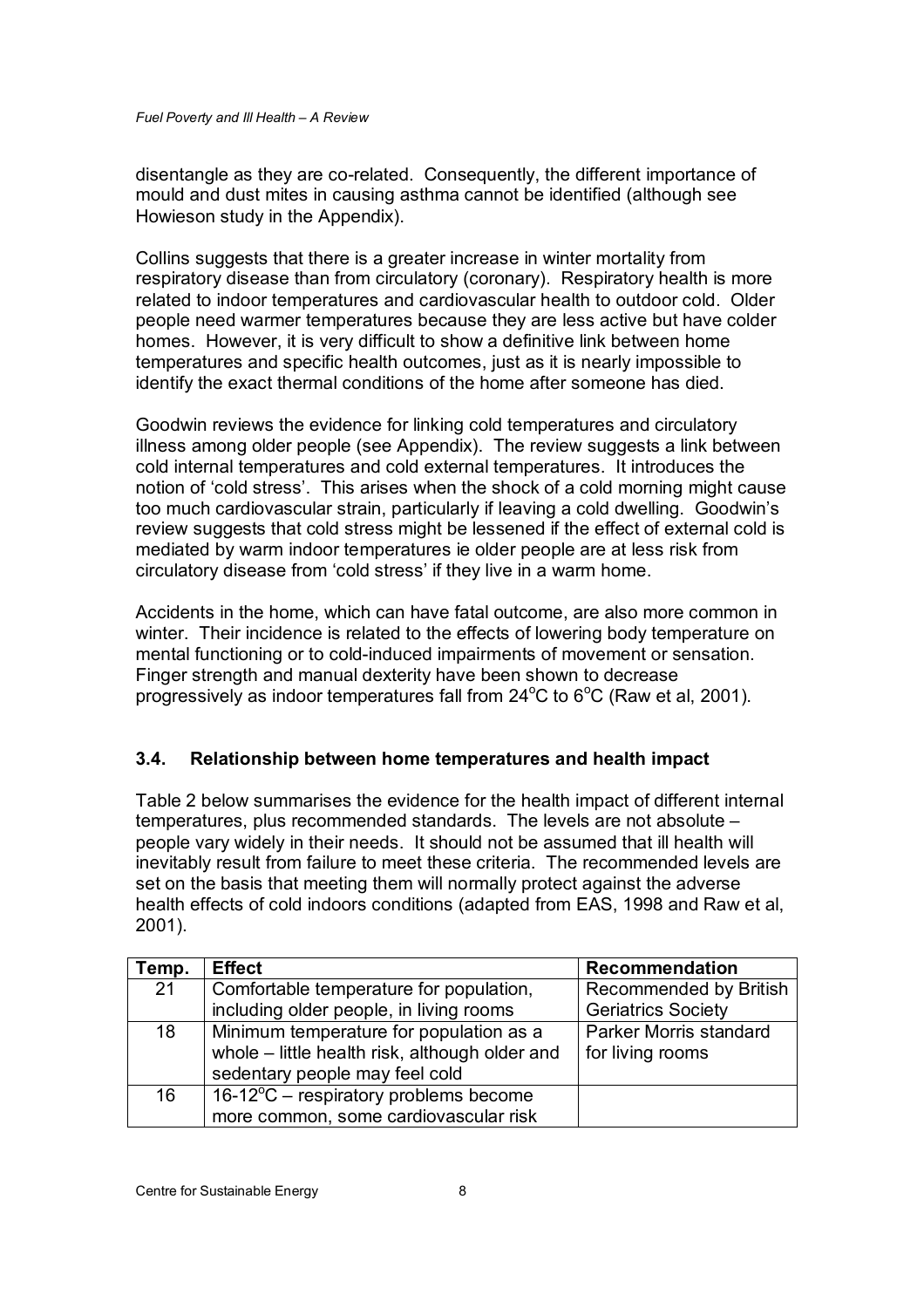| 13 |                                                                                                                                                                                | Parker Morris standard<br>for kitchens |
|----|--------------------------------------------------------------------------------------------------------------------------------------------------------------------------------|----------------------------------------|
| 12 | Exposure between 12 and $9^{\circ}$ C for more<br>than 2 hours causes core body<br>temperatures to drop, blood pressure to rise<br>and increased risk of cardiovascular strain |                                        |
| 5  | Significant increase in the risk of<br>hypothermia                                                                                                                             |                                        |

#### **3.5. Damp and mould**

There is considerable evidence on the association between dampness and ill health. Damp is often linked to cold buildings but not always. Viruses which give rise to infections are more common in damp houses (Hatch et al, 1979). Bacteria also thrive in moist conditions, although there is little research relating to their presence in domestic dwellings (Morris quoted in Hunt, 1993).

However, a certain level of dampness may be beneficial. Henwood, quoting the Building Research Establishment, refers to evidence that upper respiratory tract illness increases when indoor relative humidity is low (Henwood, 1997; Raw & Hamilton, 1995). There is also a greater likelihood of infection transmission in low humidities because of the increased survival of airbourne micro-organisms.

Most health effects in Britain are associated with high levels of humidity, rather than low. This is due to the strong association between high humidity and mould and dust mites. High relative humidity leads to condensation on cold surfaces, which in turn encourages the growth of mould. Mould is less likely to be found in conditions of penetrating or rising damp since the salts that emerge with the moisture tend to inhibit its growth. Condensation, on the other hand, contains relatively pure water which is highly conducive to the growth and proliferation of fungal spores. These live off the organic material on walls and in cavities, such as plaster, wallpaper and wallpaper paste. Once present, mould spreads easily to carpets, furniture and clothing (Hunt, 1993).

Mould growth is less common in homes which have better insulation, cavity walls, good ventilation and air circulation, good heating which is actually used to keep the home warm, no use of unflued combustion appliances and a generally good state of repair. It is therefore less common in newer homes (Raw et al, 2001).

Mould is linked with a range of allergies, infections, toxic reactions, some cancers and psychological symptoms. Mould spores require a relative humidity of 70% or more to grow. However the level of fungal spores which represents a risk to health is uncertain. There also appears to be some relationship to the level of susceptibility of the individual.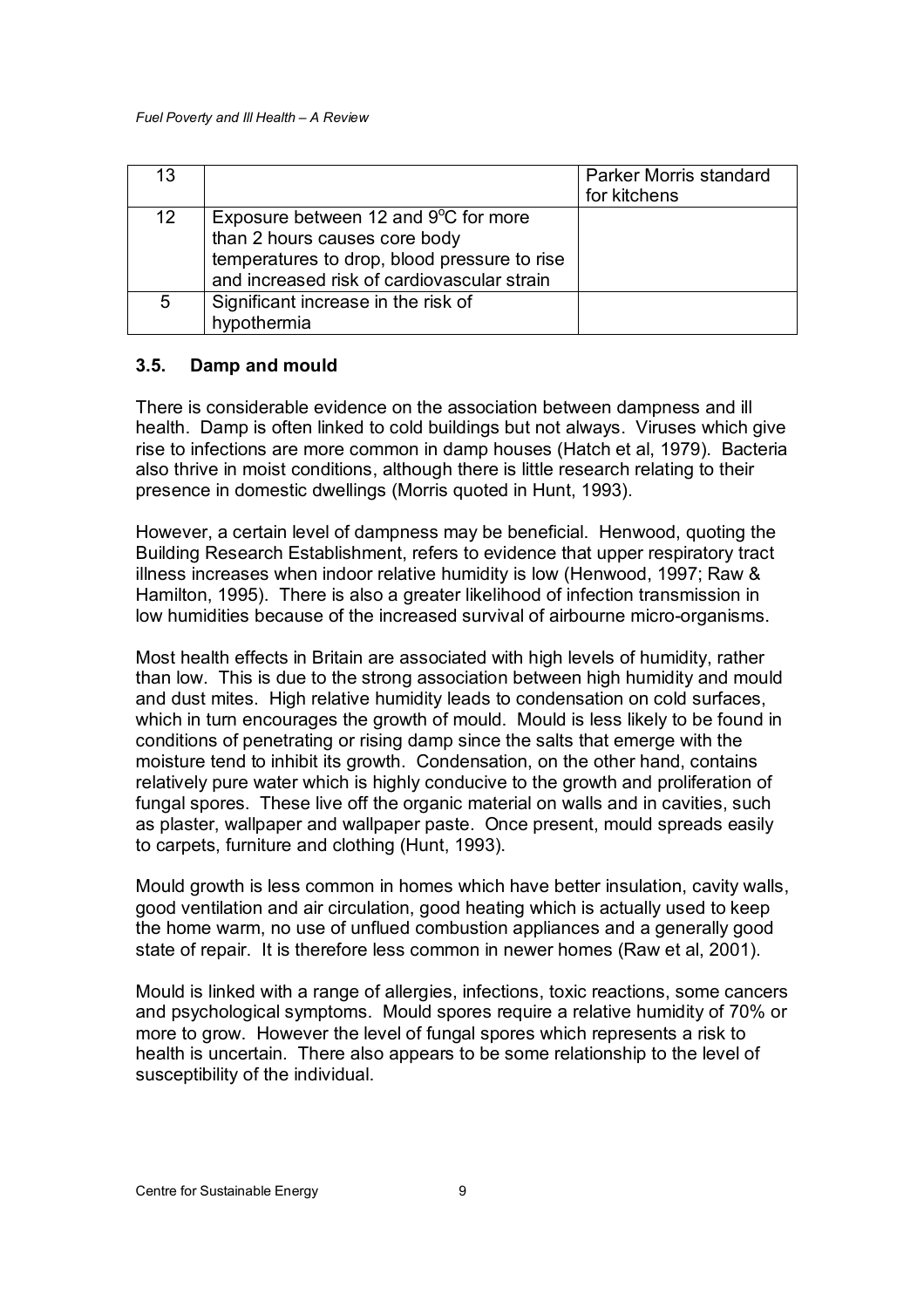The Platt study represents a major survey into the relationship between damp, mould growth and sympomatic ill health (see Appendix). The study is widely accepted as providing conclusive evidence that damp and mould do have an adverse impact, with the level of illnesses positively associated with increasing severity of dampness (dose response relation). Symptoms typically include nausea, breathlessness, backache, fainting and bad nerves among adults and respiratory symptoms (wheeze, sore throat, runny nose), headaches, fever, vomiting among children. These effects were independent of income, smoking, unemployment, cooking and washing facilities or the presence of pets.

#### **Mental health**

It is likely that cold, damp housing also has an impact on mental health, although it is difficult to disentangle the detrimental impact of this factor from general deprivation. The Khamano study (see Appendix) suggests poor housing does lead to depression, particularly due to worries over fuel bills, feelings of 'helplessness' about being unable to improve their housing conditions and worries over more direct health problems eg diabetes.

To give some indication of the scale of fuel debt, Citizens Advice Bureaux throughout Britain dealt with 97,000 utility debt problems in 2000 (personal communication). This represented 10% of all debt problems presented to CABx. Of course, many people with debt problems seek advice from other providers (eg local authorities) and many do not seek advice at all. For example, several large creditors estimate that between 12 and 20% of people defaulting on loans actually involved an advice centre, despite the fact that loan defaults represent a particularly serious form of indebtedness.

Nevertheless, there is likely to be a strong correlation between indebtedness relating to fuel poverty and mental stress. Henwood refers to research evidence that shows the positive impact of improved housing on psychological distress. (Henwood, 1997; see also Project review Appendix). Raw et al also refers to the psychological effects arising from the constant sight of fungal growth, the sometimes unpleasant smell and the difficulty of getting rid of mould, although these have not bee quantified (Raw et al, 2001). Raw also refers to the stigma of being unclean, arising from mould, and that this in itself causes depression and stress.

#### **Dust mites**

Dust mites are a major contributor to asthma, due to their ability to trigger Type I allergic reactions (immediate hypersensitivity). Dust mites flourish in 40% or more humidity and at temperatures of between 17 and 32°C (Korsgaard, 1979). The growth of dust mites is also related to the age, cleaning and use of soft furnishings. For example allergen levels in mattress dust have been found to be higher in homes where the child's bedroom was reported to be damp, increasing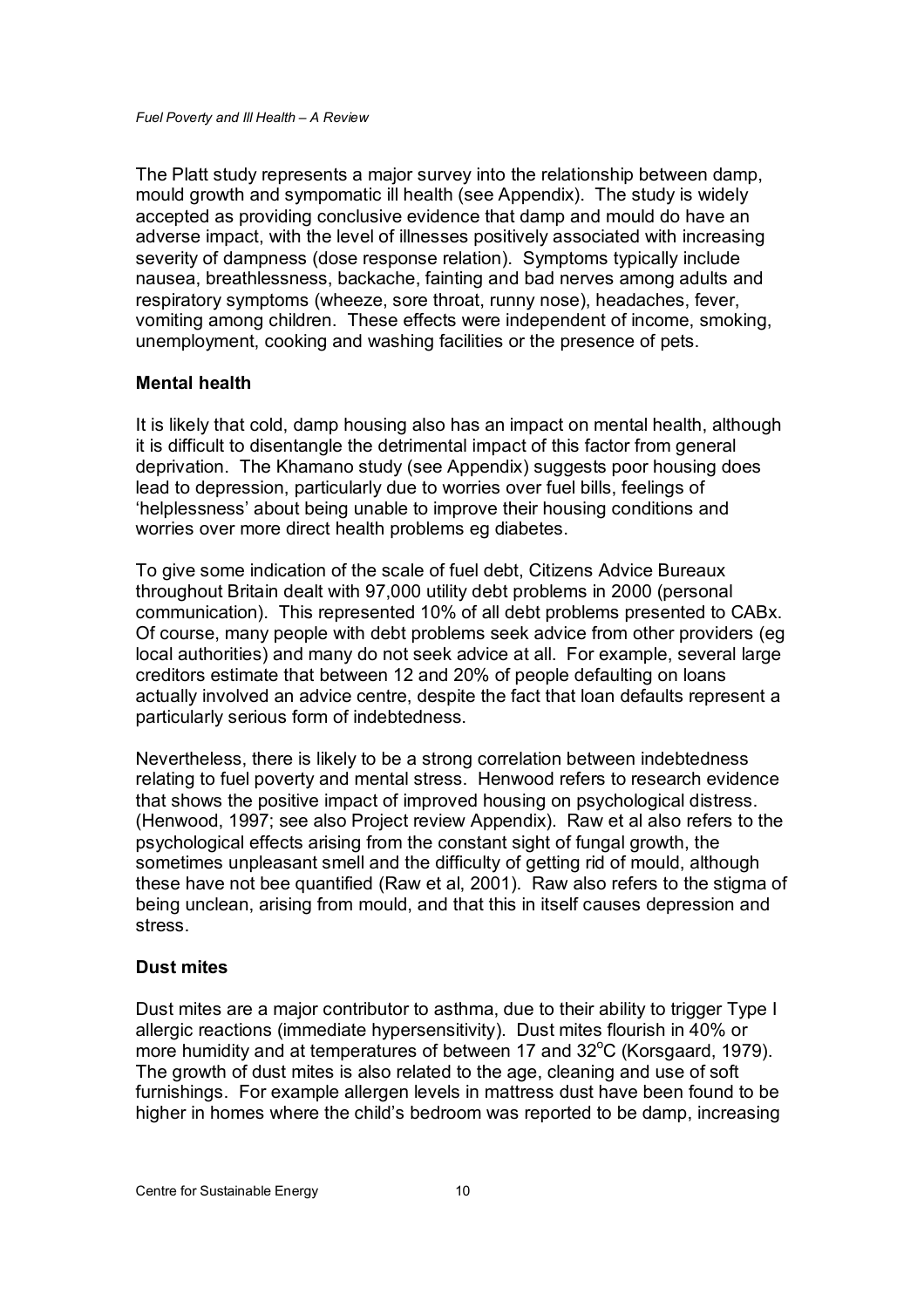with the age of the mattress (van der Lustgraff, 1978). Problems arise when dust mite debris, particularly faecal pellets, act as allergens. They are generally present at higher levels during autumn.

There is growing evidence that house dust mites can cause asthma, although it is not possible to define the levels of allergen that are associated with clinical disease (Raw et al, 2001). Both current and past exposure may be relevant, particularly exposure in infancy. It is not clear what proportion of asthma in Britain is partly or wholly attributable to dust mites. However Raw argues that even if the proportion is small (eg 5% extra cases), it could represent a substantial burden of disease, because asthma is one of the most common chronic diseases. It affects at least one in ten children and one in twenty adults. Even a weak causal link could thus generate many thousands of extra cases.

House dust mites are also implicated in perennial rhinitis and eczema (Carswell & Thompson, 1987; Howarth et al, 1897). The Howarth study reported that the severity of atopic eczema could be greatly reduced by effective house dust mite avoidance, suggesting the association may be causal.

There is growing concern that some aspects of improved energy efficiency, particularly the growth of central heating and insulation measures, might be exacerbating the problem. This is because such measures increase humidity, unless they are accompanied with ventilation measures. The Howieson study aims to provide conclusive evidence that poor ventilation (often resulting from insulation measures etc), coupled with increased use of fitted carpets and other soft furnishings, is responsible for the asthma 'pandemic' sweeping the country (see Appendix). Certainly, dust mites do not survive below relative humidities of 45% at room temperature (Raw et al, 2001).

The Energy Action Scotland study provides some initial evidence that asthma rates are lower in cold, draughty homes (see Appendix). However, the Somerville study suggests that asthma rates declined among asthmatic children in Cornwall, following the installation of central heating systems (see Appendix).

#### **4. SUMMARY**

Cold environmental conditions are associated with increased deaths from heart attacks, strokes and respiratory illnesses, particularly among older people. A proportion of the excess winter deaths, particularly those due to respiratory disease, can be attributed to cold indoor conditions. Cardiovascular disease may be more linked to cold external temperatures. However, cold stress may also play an important role. This occurs when the shock of a cold morning might cause too much cardiovascular strain, particularly if leaving a cold dwelling. Thus the impact of cold stress is reduced if people live in a warm home.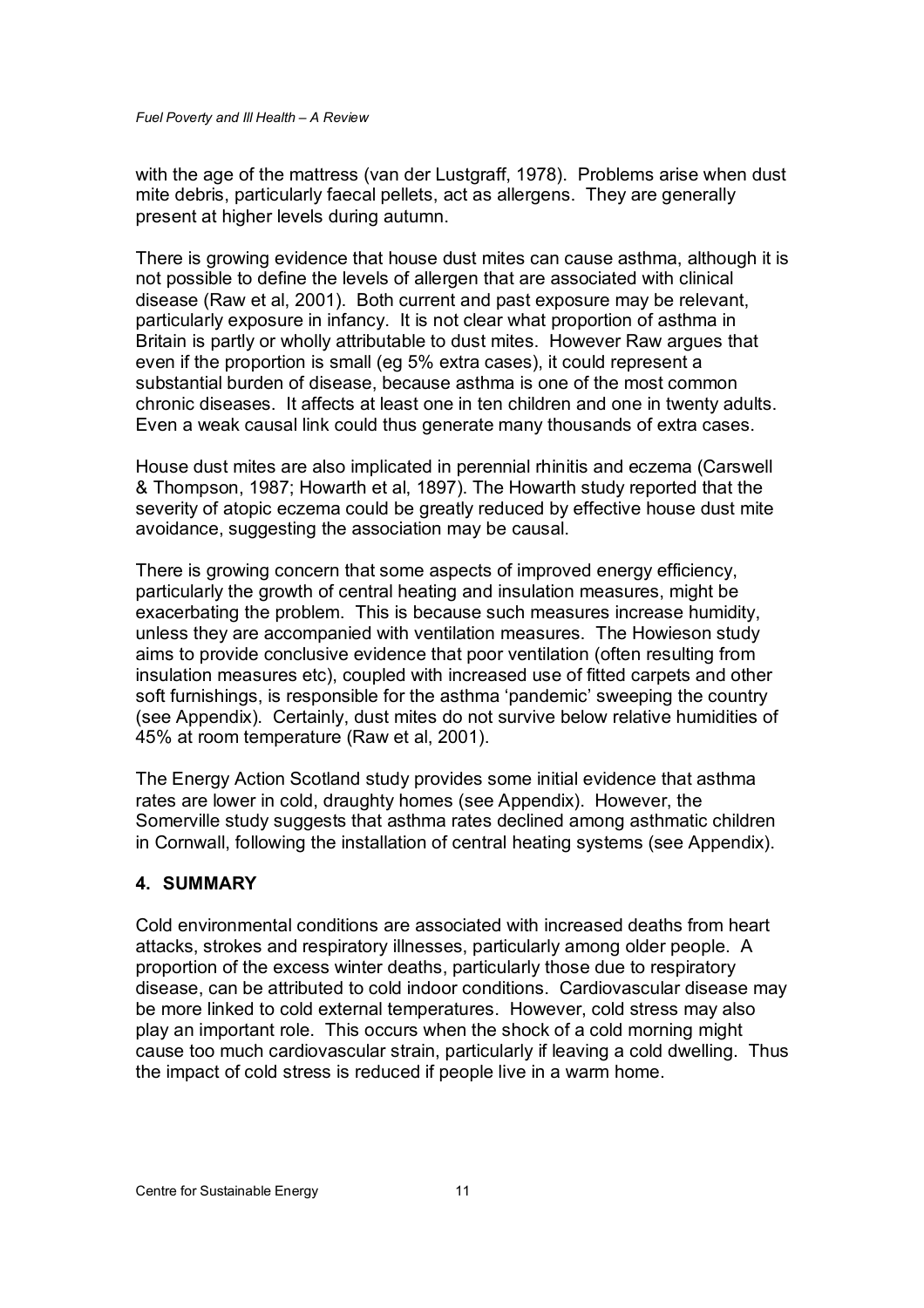While the relative influence of cold external and cold internal temperatures on health is still open to question, there is general agreement that the population, particularly older people, should protect themselves more adequately against both. This implies education to dress up warmer when going outside in cold conditions and improved heating, insulation and building standards.

Damp and mould growth are strongly associated with nausea, breathlessness, backache, fainting and bad nerves among adults and respiratory symptoms (wheeze, sore throat, runny nose), headaches, fever, vomiting among children. Condensation causing high relative humidity is the main culprit, rather than rising or penetrative damp. Damp is also associated with stress and depression, although this area is less well researched.

Dust mites also flourish in houses with high relative humidity and poor ventilation. Energy efficiency measures, particularly insulation, can exacerbate the problem unless accompanied by ventilation measures. Soft furnishings and fitted carpets also contribute to the growth of mite colonies, unless regularly cleaned. Mites are regarded as a major contributor to asthma, particularly among children.

Dust mites may also contribute to perennial rhinitis and atopic eczema.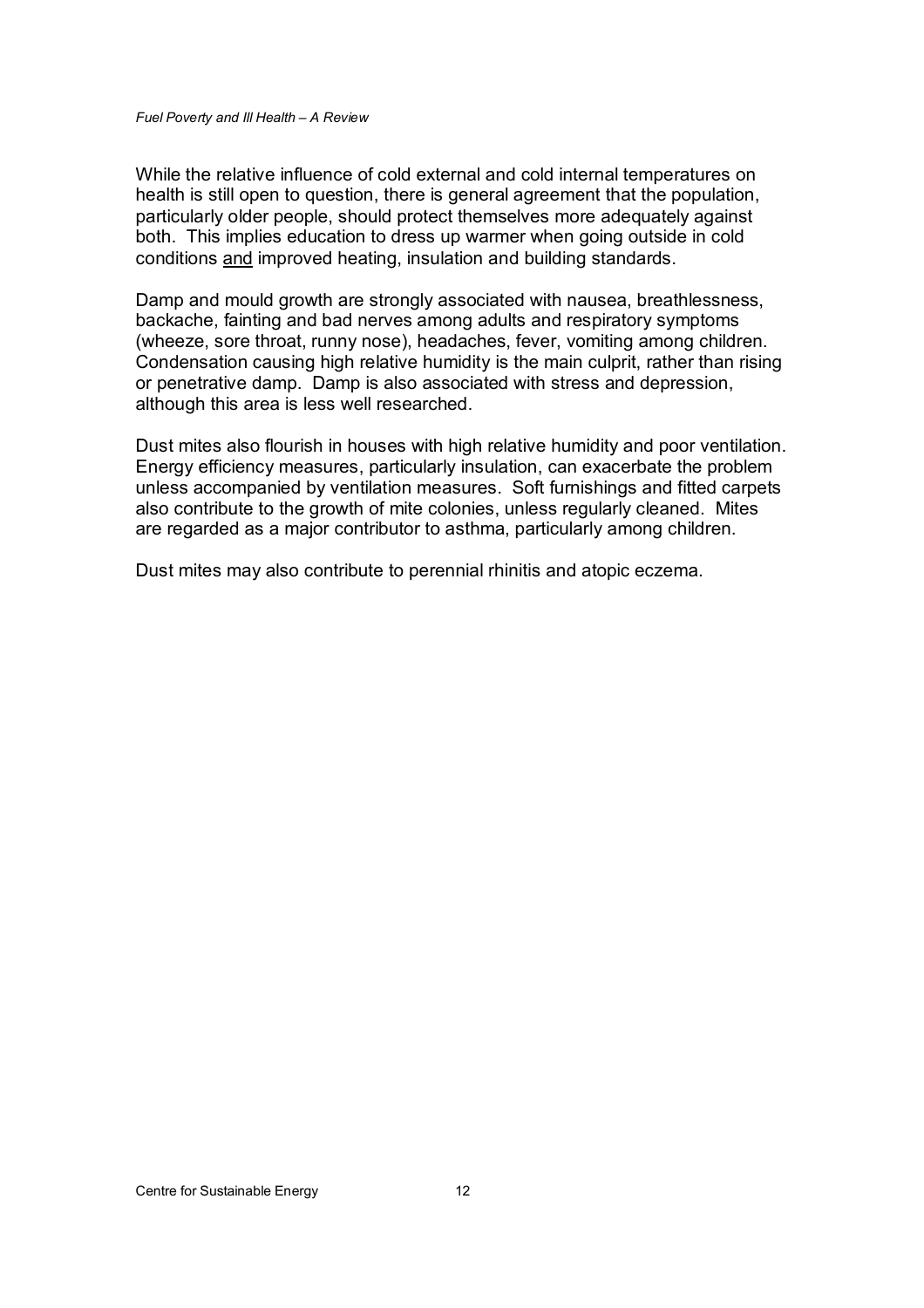#### **References**

Acheson, D (1998), *Health inequalities,* DOH

Alderson, MR (1985), 'Season and mortality', *Health trends,* **17**, 87-96

Byrne, D & Keithley, J, (1993), 'Housing and the health of the community in Burridge, R & Ormandy, D (eds), *Unhealthy housing*, E&FN Spon

Carswell, F & Thompson, SJ (1987), 'Percutaneous sensitisation to house dust mite may occur naturally in eczema', *Int. Arch. Allergy Appl. Immunology*, **82**, 453-455

Collins, KJ (1983), *Hypothermia – the facts*, Oxford University Press

Collins, KJ (2000), 'Cold, cold housing and respiratory illnesses' in Rudge, J & Nicol, F (eds), *Cutting the cost of the cold,* E&FN Spon

Collins, KJ; Easton, JC; Belfield-Smith, H; Exton Smith, AN & Pluck, RA (1985), 'Effects of age on body temperature and blood pressure in cold environments, *Clinical Science*, **69**, 465-470

Curwen, M (1991), 'Temperature and cardiovascular mortality', *Lancet,* **345**, 337- 338, Feb 11

DETR (2001), *English House Condition Survey 1996 Energy Report*, DETR

Energy Action Scotland (1998), *The impact of fuel poverty and housing conditions on Scotland's health*, Energy Action Scotland

Energy Action Scotland (1999), *Fuel poverty and health in Paisley*, Energy Action **Scotland** 

Eurowinter Group (1997), 'Cold exposure and winter mortality from ischaemic heart disease, cerebrovascular disease, respiratory disease, and all causes in warm and cold regions of Europe', *The Lancet*, **349**, 1341-1346

Goodwin, J (2000), 'Cold stress, circulatory illness and the elderly', in Rudge, J & Nicol, F (eds), *Cutting the cost of the cold,* E&FN Spon

Green, G; Ormandy, D; Brazier, J & Gilbertson, J (2000), 'Tolerant building: the impact of energy efficiency measures on living conditions and health status' in Rudge, J & Nicol, F (eds), *Cutting the cost of the cold,* E&FN Spon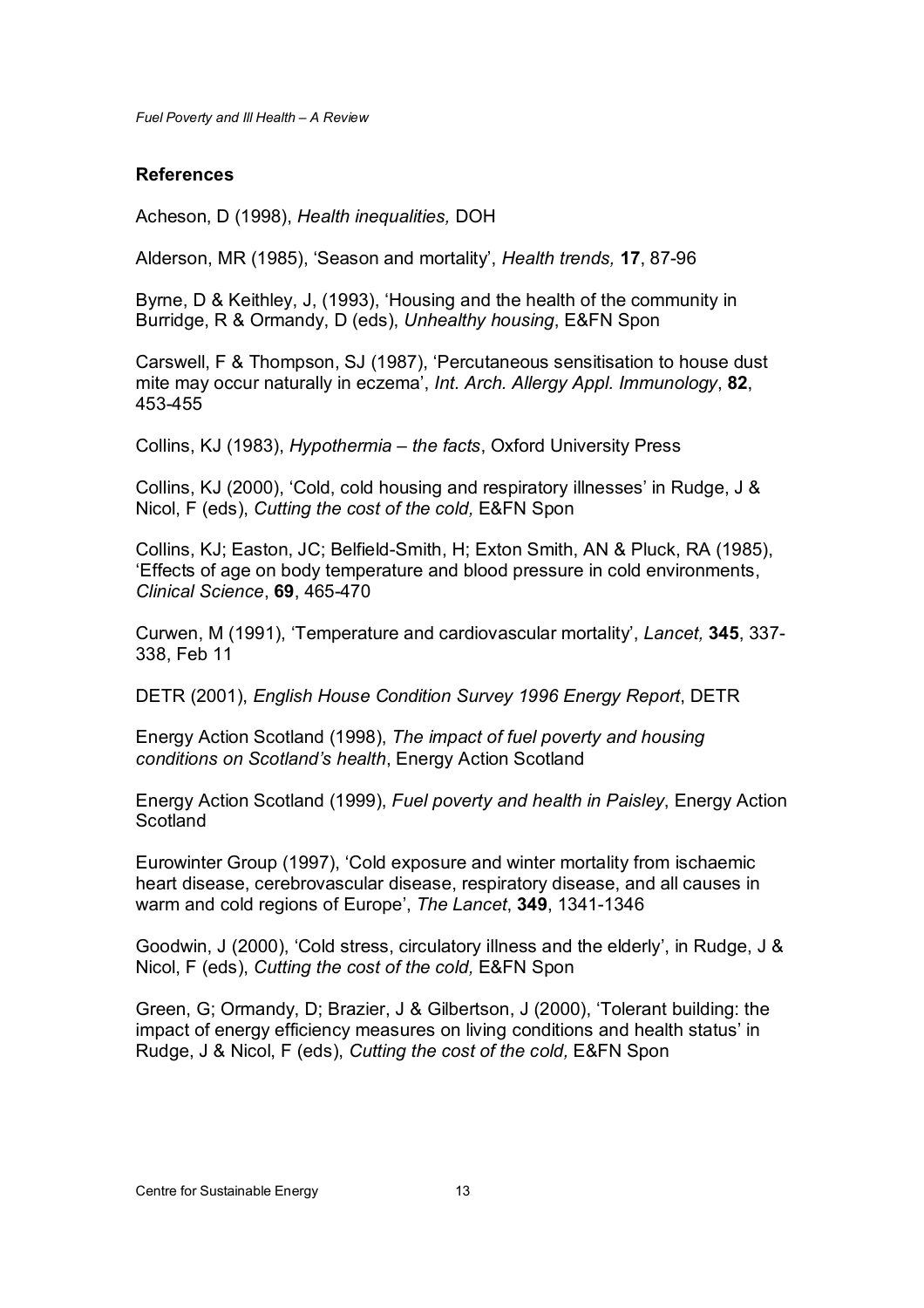Hatch, MT; Holmes, MJ; Deig, EF (1976), 'Stability of airboune Rhinovirus Type 2 under atmospheric and physiological conditions, *Abstract of annual meeting of socio0microbiology,* **18**, 193

Henwood, M (1997), *Fuel poverty, energy efficiency and health*, Eaga Charitable Trust

House of Commons (1997), *Hansard*, Written answers, 3/3/1997, Col 491

Howarth, PH; Lunn, a & Tomkins, S (1992), 'A couble-blind, placebo controlled trial of intervent bedding system in perennial allergic rhinitis, *Journal of Allergy Clinical Immunology*, **89**, 305

Howieson, SG; McSharry, C; Morris, G; McKenzie, E; Young, D (2001), *Energy efficiency, indoor air quality and asthma* (unpublished – expected date of publication: June/July 2001)

Hunt, S, (1993), 'Damp and mouldy housing: a holistic approach' in Burridge, op cit

Keatinge, WR (1986), 'Seasonal mortality among elderly people with unrestricted home heating', *British Medical Journal*, **293**, 732-733

Khanom, L (2000), 'Impact of fuel poverty on health in Tower Hamlets' in Rudge, J & Nicol, F (eds), *Cutting the cost of the cold,* E&FN Spon

Korsgaard, J (1979), 'The effect of the indoor environment on the house dust mite', in Fanger, PO & Valbjorn, O (eds), *Indoor climate: effects on human comfort, peformance and health*, Danish Building Research Establishment

Khaw, KT & Woodhouse, P (1995), 'Interrelation of vitamin C, infection, Haemostatic factors, and cardiovascular disease', *British Medical Journal*, **310**, 1559-1562, 17 June

National Right to Fuel Campaign (2000), *Fuel poverty fact file,* NRFC

Platt, SD; Martin, CH; Hunt, SM; Lewis, CW (1993), 'Damp housing, mould growth, and sympomatic health state', *British Medical Journal,* **298**, 1673-1678, 24 June

Raw, GJ & Hamilton, RM (eds) (1995), *Building regulation and health,* Building Research Establishment

Raw, GJ; Aizlewood, CE; Hamilton, R (2001), *Building regulation, health and safety*, Building Research Establishment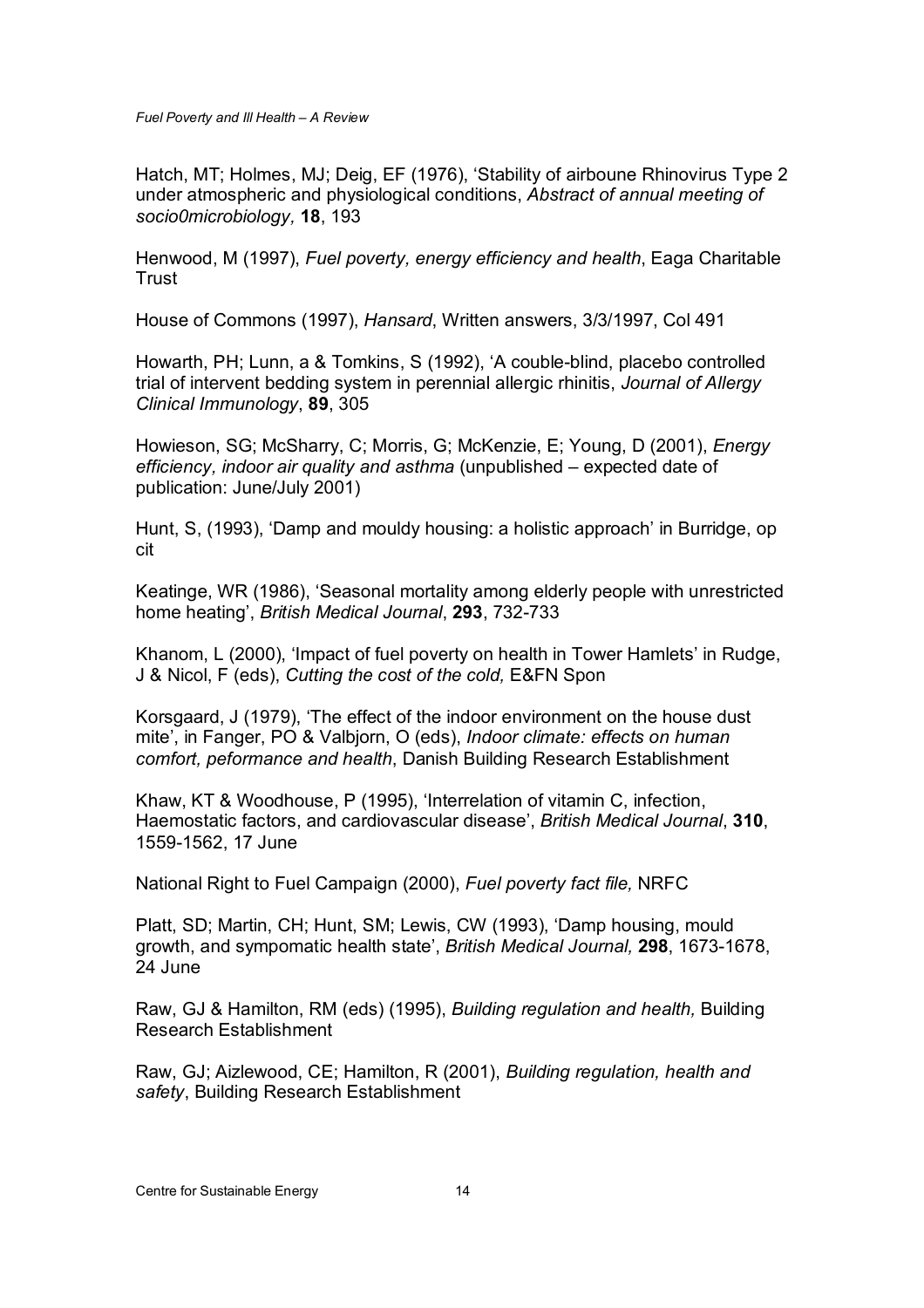Somerville, M; Mackenszie, I; Owen, p & Miles, D, 'Housing and health: does installing heating in their homes improve the health of children with asthma?, *Public Health,* **114**, 434-439

van der Lustgraff (1978), 'Seasonal abundance of xerophilic fungi and housedust mites in mattress dust', *Oecologica*, **36** (1), 81-91

Wilkinson, P; Stevenson, S; Armstrong, B; Fletcher, T (1998), 'Housing and winter death', *Epidemiology*, **9(4)**:S59

World Health Organisation (1990), 'Potential health effects of climatic change', *Report of a WHO task group*, WHO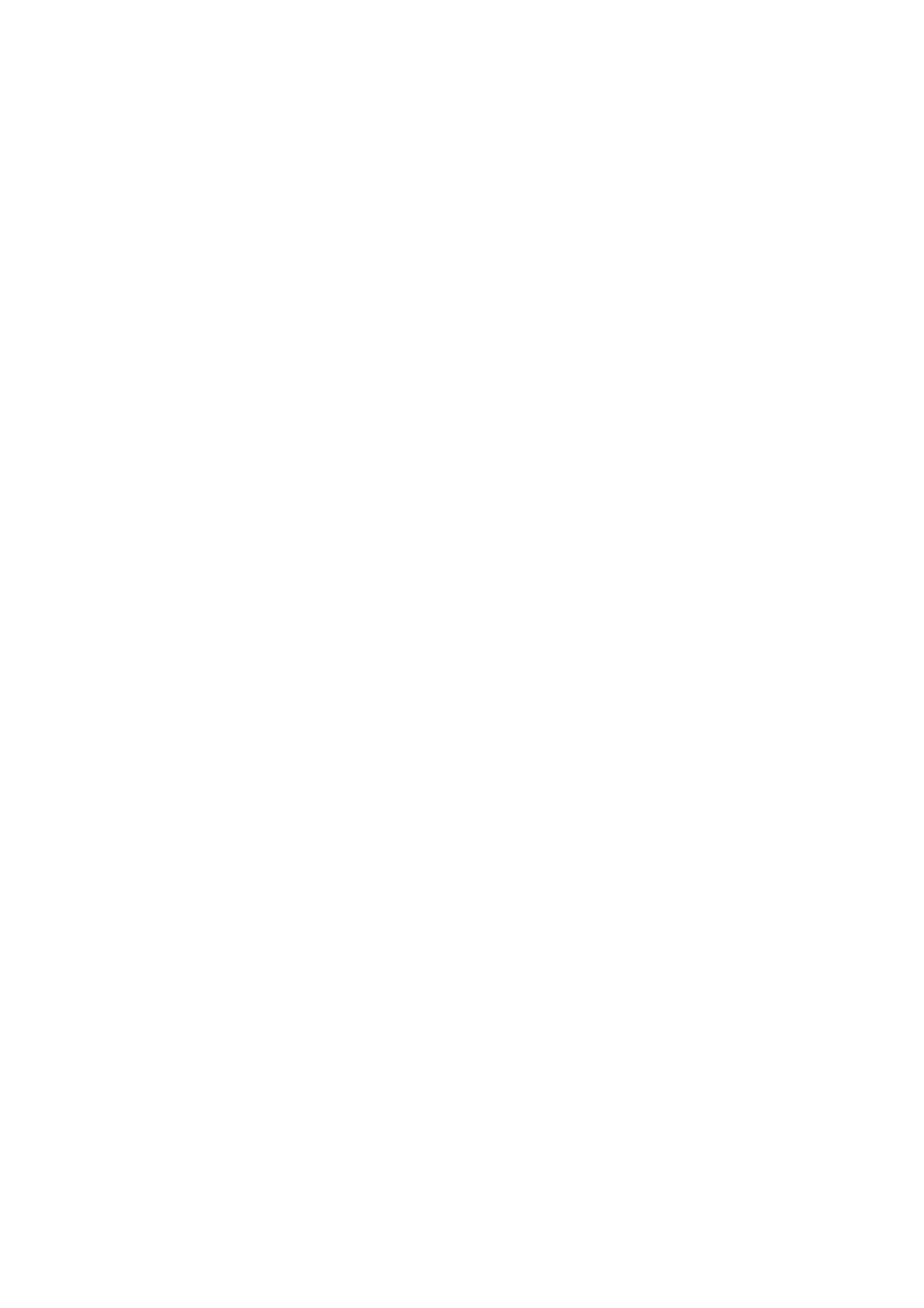**Appendix 1 – health research summary** 

| <b>Study</b>                 | <b>Issue</b>                                                                                                                                                                                                                                                                          | <b>Study method</b>                                                                                                                                                                                                                                                                                                                                                                                                                                                                                                                                   | <b>Main results</b>                                                                                                                                                                                                                                                                                                                                                                                                                                                                                                                                                                                                                                                                                                                                                                                                                                                                                                                                                                                                          | <b>Conclusion</b>                                                                                                                                                                                                                          |
|------------------------------|---------------------------------------------------------------------------------------------------------------------------------------------------------------------------------------------------------------------------------------------------------------------------------------|-------------------------------------------------------------------------------------------------------------------------------------------------------------------------------------------------------------------------------------------------------------------------------------------------------------------------------------------------------------------------------------------------------------------------------------------------------------------------------------------------------------------------------------------------------|------------------------------------------------------------------------------------------------------------------------------------------------------------------------------------------------------------------------------------------------------------------------------------------------------------------------------------------------------------------------------------------------------------------------------------------------------------------------------------------------------------------------------------------------------------------------------------------------------------------------------------------------------------------------------------------------------------------------------------------------------------------------------------------------------------------------------------------------------------------------------------------------------------------------------------------------------------------------------------------------------------------------------|--------------------------------------------------------------------------------------------------------------------------------------------------------------------------------------------------------------------------------------------|
| Platt, S<br>et al<br>(1989)  | To examine<br>the relation<br>between damp<br>and mould<br>growth and<br>symptomatic ill<br>health.                                                                                                                                                                                   | Cross-sectional study of<br>$\bullet$<br>random sample of households<br>containing children<br>Separate and independent<br>$\bullet$<br>assessments of housing<br>conditions (by surveyor) and<br>health (structured interviews)<br>Adult households (94%<br>$\bullet$<br>women) and 1169 children in<br>597 households<br>Public housing in Glasgow,<br>$\bullet$<br>Edinburgh & London                                                                                                                                                              | Damp found in 31% of dwellings and mould growth in<br>$\bullet$<br>46%.<br>Adult respondents living in damp and mouldy dwellings<br>$\bullet$<br>were likely to report more symptoms overall, including<br>nausea, breathlessness, backache, fainting and bad<br>nerves, than respondents in dry dwellings.<br>Children in damp dwellings had a greater prevalence of<br>$\bullet$<br>vomiting, wheeze, irritability, fever and poor appetite<br>under damp conditions than those in non-damp dwellings<br>Children in mouldy dwellings had a greater prevalence of<br>$\bullet$<br>respiratory symptoms (wheeze, sore throat, runny nose),<br>headaches and fever than those in non-mouldy<br>dwellings.<br>The mean number of symptoms was higher in damp and<br>$\bullet$<br>mouldy houses and positively associated with increasing<br>severity of dampness mould (dose response relation).<br>All differences persisted after controlling for household<br>income, cigarette smoking, unemployment and<br>overcrowding. | Damp and<br>mouldy living<br>conditions have<br>an adverse effect<br>on symptomatic<br>health,<br>particularly<br>among children.                                                                                                          |
| Howies<br>on et al<br>(2001) | To evaluate<br>strategies for<br>reducing<br>indoor water<br>vapour<br>pressures,<br>allergen<br>reservoirs and<br>dust mite<br>activity within<br>energy<br>efficient and<br>inefficient<br>dwellings and<br>measure any<br>effects on the<br>respiratory<br>health of<br>asthmatics | Intervention study using a<br>$\bullet$<br>triple blind, placebo controlled<br>protocol<br>3 phases – only $1st$ phase<br>$\bullet$<br>largely complete<br>Phase I investigated the<br>$\bullet$<br>impact of allergen avoidance<br>tehcniques plus Mechanical<br><b>Heat Recovery Ventilation</b><br>(MHRV) to reduce water<br>vapour pressures and inhibit<br>re-colonisation (of dust mites)<br>68 asthmatics in 45 dwellings<br>in N. Lanarkshire over 2 year<br>period.<br>$\bullet$<br>Cohort split into 2 active<br>groups and 1 control group | Initial findings suggest some improvements in lung<br>$\bullet$<br>function, although findings still have to be correlated with<br>any changes in drug use<br>This suggests that allergen avoidance measures plus<br>$\bullet$<br>MHRV can reduce allergen reservoirs which in turn may<br>have a significant effect on asthmatics' lung function.<br>Full report available in summer 2001<br>$\bullet$<br>Phase I will feed into Phase II of the study - this will aim<br>$\bullet$<br>to identify and compare changes in allergen reservoirs,<br>hygrothermal conditions and respiratory function of an<br>active and control cohort of around 40 asthmatics per<br>group.                                                                                                                                                                                                                                                                                                                                                 | The research<br>aims to establish<br>whether<br>ventilation and<br>allergen<br>avoidance<br>measures should<br>be made integral<br>to energy<br>efficiency<br>measures to<br>ensure<br>respiratory health<br>of asthmatics is<br>improved. |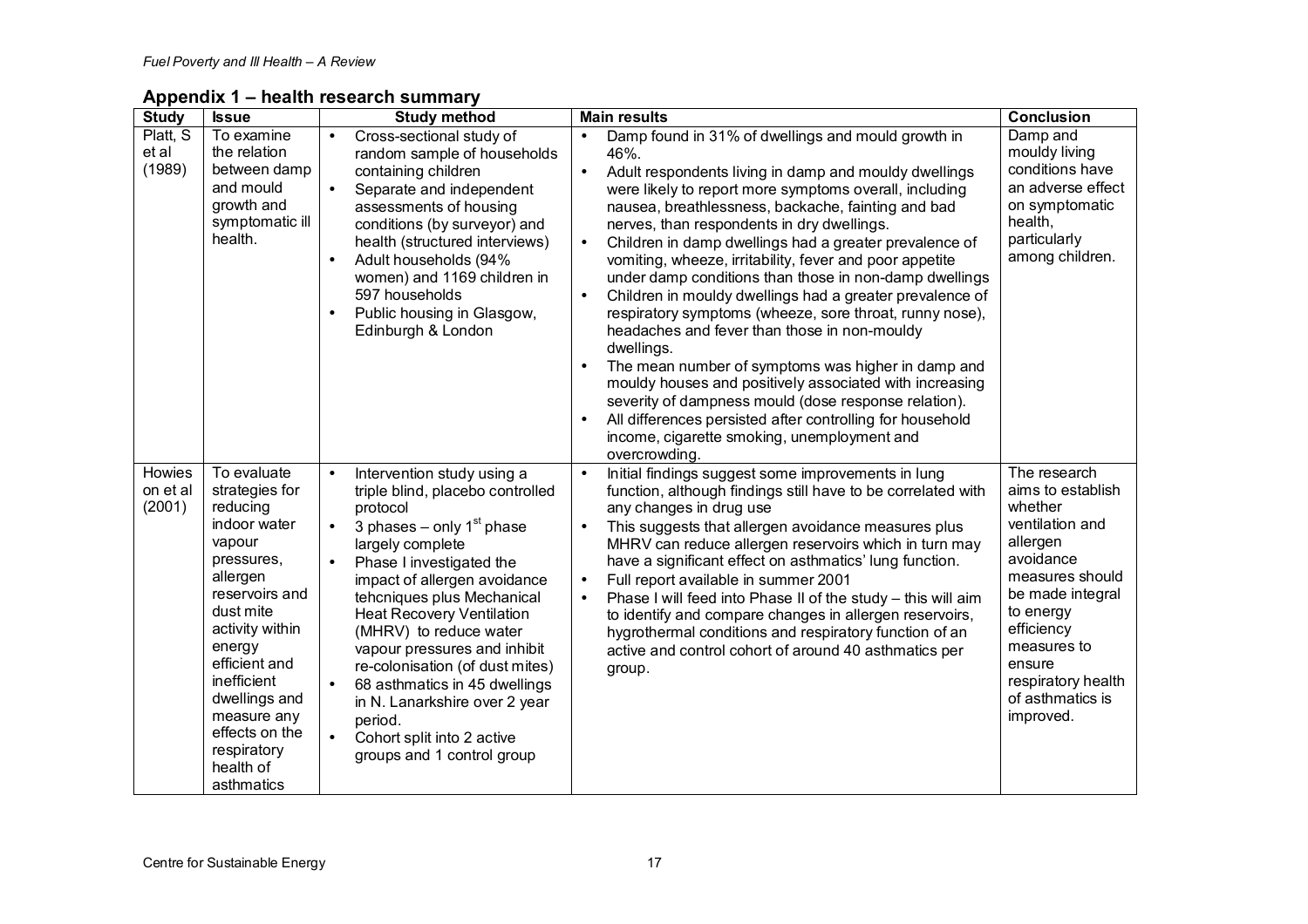| <b>Study</b>                      | <b>Issue</b>                                                                                                                                                                                                                                                 | <b>Study method</b>                                                                                                                                                                                                                                                                                                                                                                                                                                                                                                                                                                                                                            | <b>Main results</b>                                                                                                                                                                                                                                                                                                                                                                                                                                                                                                                                                                                                                                                                                                                                                                                                                                                                                                                                                                                                                                                                                                                                                                                                                   | <b>Conclusion</b>                                                                                                                                                                                                                                     |
|-----------------------------------|--------------------------------------------------------------------------------------------------------------------------------------------------------------------------------------------------------------------------------------------------------------|------------------------------------------------------------------------------------------------------------------------------------------------------------------------------------------------------------------------------------------------------------------------------------------------------------------------------------------------------------------------------------------------------------------------------------------------------------------------------------------------------------------------------------------------------------------------------------------------------------------------------------------------|---------------------------------------------------------------------------------------------------------------------------------------------------------------------------------------------------------------------------------------------------------------------------------------------------------------------------------------------------------------------------------------------------------------------------------------------------------------------------------------------------------------------------------------------------------------------------------------------------------------------------------------------------------------------------------------------------------------------------------------------------------------------------------------------------------------------------------------------------------------------------------------------------------------------------------------------------------------------------------------------------------------------------------------------------------------------------------------------------------------------------------------------------------------------------------------------------------------------------------------|-------------------------------------------------------------------------------------------------------------------------------------------------------------------------------------------------------------------------------------------------------|
| Eurowi<br>nter<br>Group<br>(1997) | To assess<br>whether<br>increases in<br>mortality per<br>$1^{\circ}$ C fall in<br>temperature<br>differ in<br>various<br>European<br>regions and to<br>relate any<br>differences to<br>usual winter<br>climate and<br>measures to<br>protect against<br>cold | Percentage increases in<br>$\bullet$<br>deaths per day per 1 <sup>°</sup> C fall in<br>temperature below 18°C<br>(indices of cold-related<br>mortality) were estimated by<br>linear modelling.<br>Through use of surveys,<br>$\bullet$<br>protective factors were<br>adjusted by regression to $7^{\circ}$ C<br>outdoor temperature.<br>Cause-specific data gathered<br>$\bullet$<br>from 1998-1992 were<br>analysed by multiple<br>regression for men and<br>women aged 50-59 and 65-74<br>in N. Finland, S. Finland,<br>Baden-Wuttemburg, the<br>Netherlands, London and N.<br>Italy (24 groups) and for 1992<br>data in Athens and Palermo. | The percentage increases in all-cause mortality per 1°C<br>$\bullet$<br>fall in temperature were greater in warmer regions than<br>colder.<br>At an outdoor temperature of $7^{\circ}$ C, the mean living-room<br>$\bullet$<br>temperature was 19.2 $^{\circ}$ C in Athens and 21.7 $^{\circ}$ C in S.<br>Finland - 13% and 72% of people in these regions,<br>respectively, wore hats when outdoors at 7°C.<br>Multiple regression analyses showed that high indices of<br>$\bullet$<br>cold-related mortality (all causes and respiratory) were<br>associated with high mean winter temperatures, low<br>living-room temperatures, limited bedroom heating, low<br>proportions of people wearing hats, gloves and coats and<br>inactivity and shivering when outdoors at 7°C<br>Data was standardised for sex and age in the 6 regions<br>with full data.                                                                                                                                                                                                                                                                                                                                                                           | Mortality<br>increased to a<br>greater extent<br>with a given fall<br>of temperature in<br>regions with<br>warm winters, in<br>populations with<br>cooler homes,<br>and among<br>people who wore<br>fewer clothes and<br>were less active<br>indoors. |
| Collins,<br>K<br>(2000)           | To review<br>evidence on<br>the respective<br>contributions<br>of indoor and<br>outdoor cold<br>to seasonal<br>respiratory<br>and<br>cardiovascular<br>disease and<br>mortality.                                                                             | Review of recent laboratory and<br>epidemiological studies into:<br>relationship between ambient<br>$\bullet$<br>temperatures, cold-related<br>respiratory illnesses, cold<br>housing and respiratory health<br>the extent to which respiratory<br>$\bullet$<br>disease is a component of<br>excess winter mortality.                                                                                                                                                                                                                                                                                                                          | Though of different intensity, outdoor and indoor cold temperatures both have<br>$\bullet$<br>the potential for promoting respiratory illnesses in the presence of respiratory<br>pathogens.<br>Severely cold outdoor temperatures may directly affect the natural defences<br>$\bullet$<br>of the respiratory system.<br>Cold dwellings can have indirect effects through conditioning the humidity of<br>$\bullet$<br>the indoor environment and infectivity of micro-organisms.<br>Dust mites are commonly associated with warm, damp homes, whereas<br>$\bullet$<br>mould is with cold and damp.<br>Whilst many UK homes are damp and/or cold, it is methodologically difficult to<br>$\bullet$<br>disentangle the different importance of mould and dust mites in causing<br>asthma and to show a definitive link between home temperatures and specific<br>health outcomes.<br>It is difficult to interpret the causes of excess winter mortality due to the<br>$\bullet$<br>blurring of the distinction between respiratory and cardiovascular deaths.<br>Recent epidemiological studies show direct associations between a reduction<br>$\bullet$<br>in mortality indices and increased protective measures against the cold. |                                                                                                                                                                                                                                                       |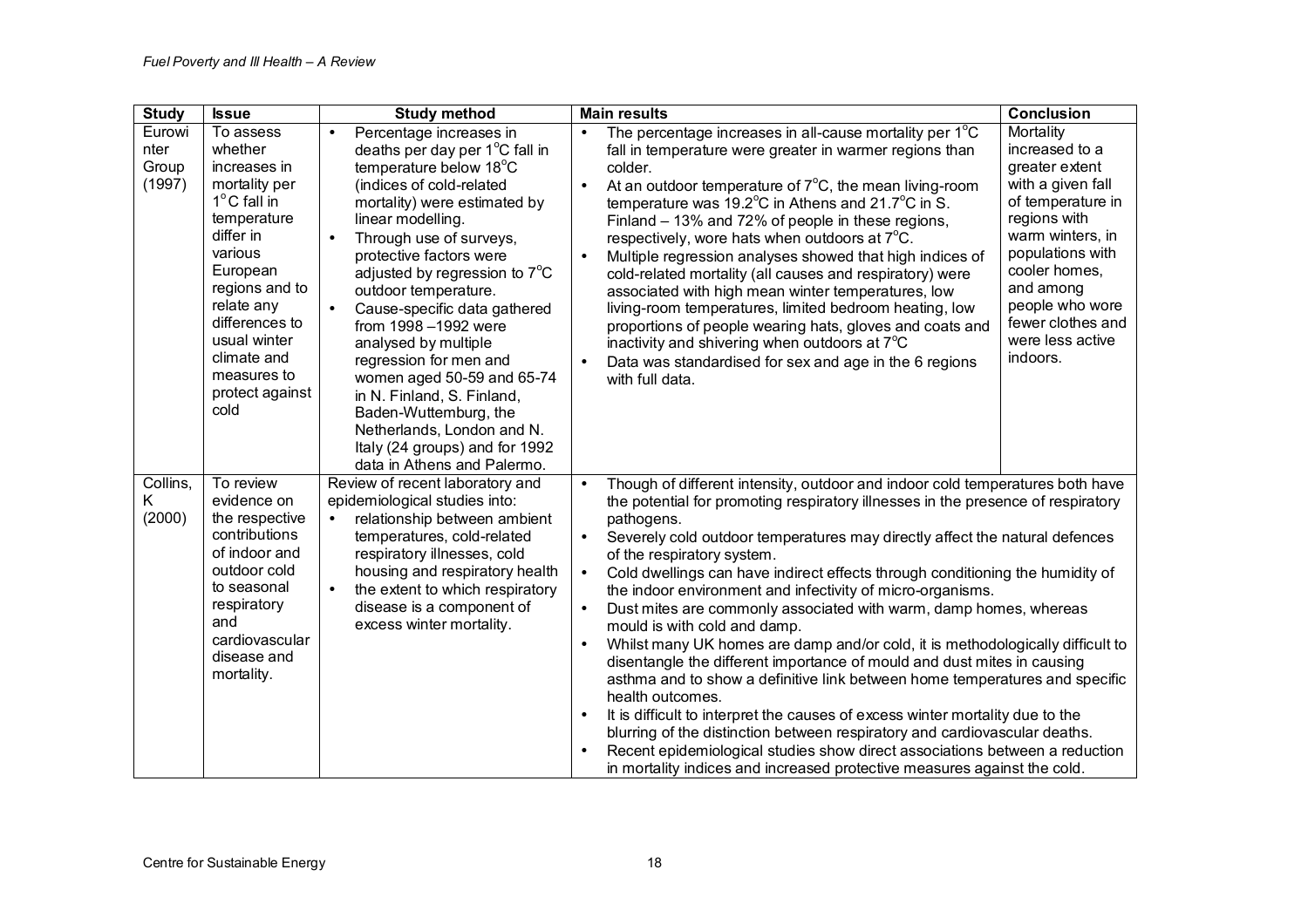| <b>Study</b>                         | <b>Issue</b>                                                                                         | <b>Study method</b>                                                                                                                                                                                                                                                                                                                                                       | <b>Main results</b>                                                                                                                                                                                                                                                                                                                                                                                                                                                                                                                                                                                                                                                                                               | <b>Conclusion</b>                                                                                                                                                                                            |
|--------------------------------------|------------------------------------------------------------------------------------------------------|---------------------------------------------------------------------------------------------------------------------------------------------------------------------------------------------------------------------------------------------------------------------------------------------------------------------------------------------------------------------------|-------------------------------------------------------------------------------------------------------------------------------------------------------------------------------------------------------------------------------------------------------------------------------------------------------------------------------------------------------------------------------------------------------------------------------------------------------------------------------------------------------------------------------------------------------------------------------------------------------------------------------------------------------------------------------------------------------------------|--------------------------------------------------------------------------------------------------------------------------------------------------------------------------------------------------------------|
| Goodwi<br>n, J<br>(2000)             | To review the<br>relationship<br>between cold<br>stress and                                          | Review of relative contribution<br>$\bullet$<br>of indoor and outdoor<br>temperatures and physical<br>activity in circulatory illness                                                                                                                                                                                                                                     | Hypothermia represents a minor cause of excess winter mortality.<br>$\bullet$<br>Respiratory disease accounts for half of excess cold-related deaths with<br>$\bullet$<br>ischaemic heart disease and cerebrovascular disease accounting for the<br>remainder.                                                                                                                                                                                                                                                                                                                                                                                                                                                    |                                                                                                                                                                                                              |
|                                      | health of older<br>people, with<br>particular                                                        | among older people.<br>Review of causes of excess<br>$\bullet$<br>winter mortality.                                                                                                                                                                                                                                                                                       | Inadequately protected exposure to outside cold contributes to winter<br>$\bullet$<br>mortality.                                                                                                                                                                                                                                                                                                                                                                                                                                                                                                                                                                                                                  |                                                                                                                                                                                                              |
|                                      | reference to<br>circulatory                                                                          |                                                                                                                                                                                                                                                                                                                                                                           | However, indoor temperatures play an important role in mitigating the effects<br>$\bullet$<br>of winter cold on older people.                                                                                                                                                                                                                                                                                                                                                                                                                                                                                                                                                                                     |                                                                                                                                                                                                              |
|                                      | disease.                                                                                             |                                                                                                                                                                                                                                                                                                                                                                           | Cold stress may explain the link between the relative contribution of outside<br>$\bullet$<br>and indoor temperatures.                                                                                                                                                                                                                                                                                                                                                                                                                                                                                                                                                                                            |                                                                                                                                                                                                              |
|                                      |                                                                                                      |                                                                                                                                                                                                                                                                                                                                                                           | The shock of cold mornings can cause excessive cardiovascular strain,<br>$\bullet$<br>particularly if leaving a cold dwelling. The effect is less if leaving a warm<br>dwelling.                                                                                                                                                                                                                                                                                                                                                                                                                                                                                                                                  |                                                                                                                                                                                                              |
|                                      |                                                                                                      |                                                                                                                                                                                                                                                                                                                                                                           | Older people experience increased blood pressure and heart rate in winter<br>$\bullet$<br>compared to summer at precisely the times of day (early morning and early<br>evening) that correspond to the times of greatest risk of the acute onset of<br>thrombotic disease.                                                                                                                                                                                                                                                                                                                                                                                                                                        |                                                                                                                                                                                                              |
|                                      |                                                                                                      |                                                                                                                                                                                                                                                                                                                                                                           | Physical activity and fitness generally have beneficial health outcomes -<br>however the above suggests that older people should avoid vigorous activity<br>at certain times of the day, particularly in winter, and they should moderate<br>outdoor excursions into the cold.                                                                                                                                                                                                                                                                                                                                                                                                                                    |                                                                                                                                                                                                              |
| Somerv<br>ille, M<br>et al<br>(2000) | To evaluate<br>the use of<br>NHS money to<br>improve health<br>by improving<br>housing<br>conditions | Pilot study assessing health<br>$\bullet$<br>outcomes before and after<br>housing conditions were<br>improved.<br>Intervention involved<br>$\bullet$<br>installation of central heating<br>(funded by Health Authority) in<br>the homes of asthmatic<br>children.<br>72 children with previously<br>$\bullet$<br>diagnosed asthma living in 59<br>damp houses in Cornwall | Energy efficiency improved by a mean of 2.1 on the<br>$\bullet$<br>NHER scale.<br>Initially 92% of children's bedrooms were unheated and<br>$\bullet$<br>61% were damp. Following improvements, the<br>proportions were 14% and 21% respectively.<br>All respiratory symptoms were significantly reduced after<br>$\bullet$<br>intervention; the greatest reduction was seen in nocturnal<br>cough from a median score of 3 (most nights) to 1 (on<br>one or several nights) in the previous month.<br>$\bullet$<br>School age children lost significantly less time from<br>school for asthma in the previous 3 moths but not for<br>other reasons.<br>Lack of a control group menat that effects of age, season | Housing<br>improvements<br>appear to have a<br>positive impact<br>on children's<br>health,<br>particularly<br>respiratory<br>problems.<br>Further work is<br>under way to<br>substantiate<br>these findings. |
|                                      |                                                                                                      |                                                                                                                                                                                                                                                                                                                                                                           | and biased reporting could not be eliminated.                                                                                                                                                                                                                                                                                                                                                                                                                                                                                                                                                                                                                                                                     |                                                                                                                                                                                                              |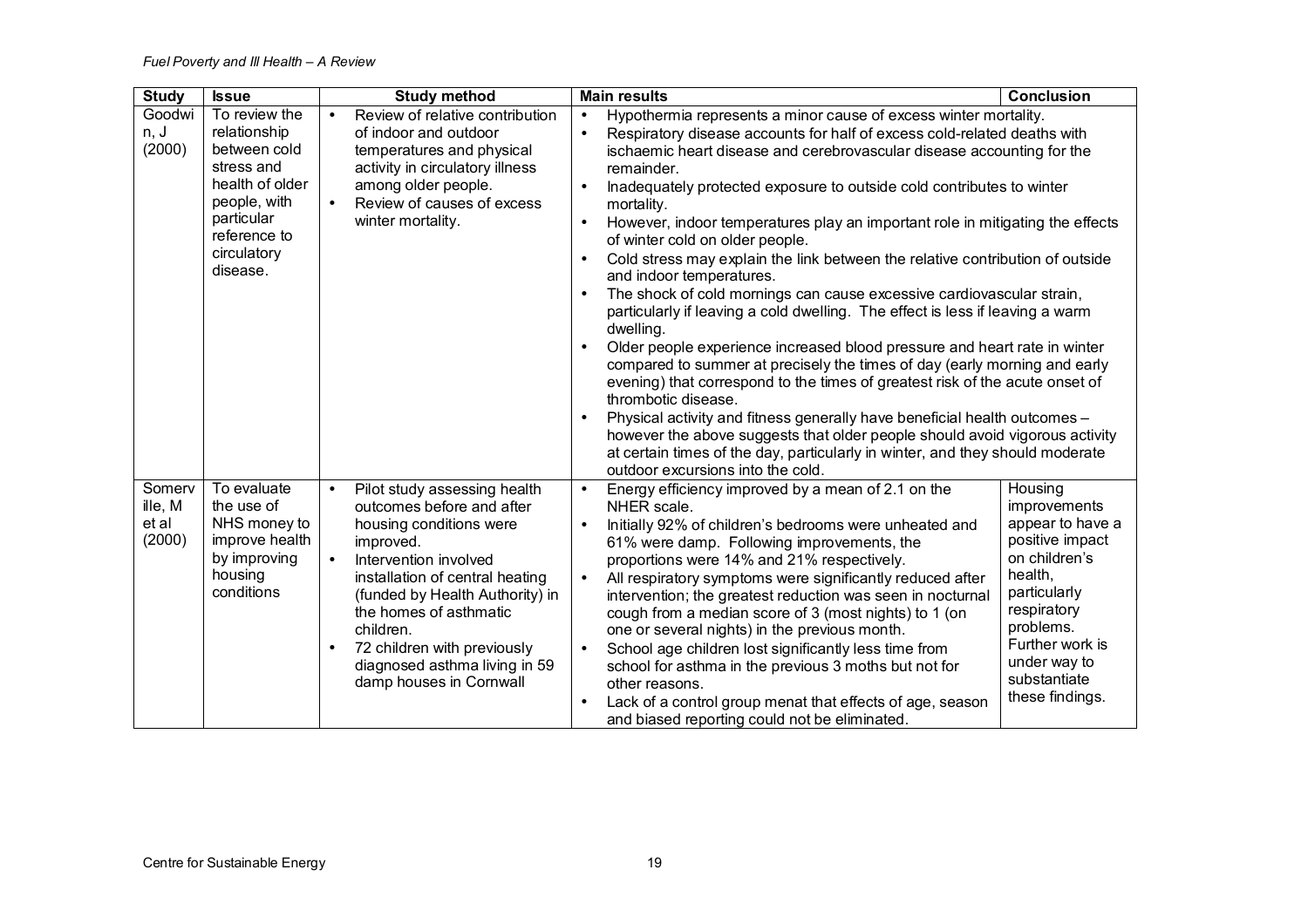| <b>Study</b>            | <b>Issue</b>                                                                                                                                                                                                                   | <b>Study method</b>                                                                                                                                                                                                                                                                                                                                                                                                                                                                                                                                                                                                                                                                     | <b>Main results</b>                                                                                                                                                                                                                                                                                                                                                                                                                                                                                                                                                                                                                                                                                                                                                                                                                                                                                                                                                                                                                                                                                                                                                                                                                                                                                                                                          | <b>Conclusion</b>                                                                                                                                                                                                                                                                                                                                                |
|-------------------------|--------------------------------------------------------------------------------------------------------------------------------------------------------------------------------------------------------------------------------|-----------------------------------------------------------------------------------------------------------------------------------------------------------------------------------------------------------------------------------------------------------------------------------------------------------------------------------------------------------------------------------------------------------------------------------------------------------------------------------------------------------------------------------------------------------------------------------------------------------------------------------------------------------------------------------------|--------------------------------------------------------------------------------------------------------------------------------------------------------------------------------------------------------------------------------------------------------------------------------------------------------------------------------------------------------------------------------------------------------------------------------------------------------------------------------------------------------------------------------------------------------------------------------------------------------------------------------------------------------------------------------------------------------------------------------------------------------------------------------------------------------------------------------------------------------------------------------------------------------------------------------------------------------------------------------------------------------------------------------------------------------------------------------------------------------------------------------------------------------------------------------------------------------------------------------------------------------------------------------------------------------------------------------------------------------------|------------------------------------------------------------------------------------------------------------------------------------------------------------------------------------------------------------------------------------------------------------------------------------------------------------------------------------------------------------------|
| Khano<br>m, L<br>(2000) | To assess the<br>health impact<br>of energy<br>efficiency<br><i>improvements</i><br>on households<br>suffering fuel<br>poverty in<br>public sector<br>houses in<br>Tower<br>Hamlets (initial<br>results from<br>ongoing study) | Structured questionnaires and<br>2 in-depth interviews on<br>people's perceptions and<br>understanding of relationship<br>between home heating<br>practices, consumption of fuel<br>and self-reported ill- health in<br>the household<br>Random sample of public<br>sector Housing Benefit<br>recipients within Tower<br><b>Hamlets</b><br>89 respondents (out of a<br>sample of 188) in first stage.<br>24 respondents in 1 <sup>st</sup> in-depth<br>interview (all households in<br>fuel poverty within sample).<br>Weaknesses in data include<br>small sample, reliance on self-<br>reporting of symptoms, lack of<br>control group and only taken<br>from $1st$ stage of research. | Most respondents had difficulty paying their fuel bills.<br>$\bullet$<br>Most paid their bills quarterly - leading to financial<br>difficulties at particular times of the year.<br>23 (of 89) households reported wallpaper peeling off the<br>$\bullet$<br>walls which they had difficulty affording to re-decorate.<br>11 of these households reported mould growth causing<br>$\bullet$<br>regular damage to clothes and furniture.<br>67% of sample (89) reported depression; 63%, regular<br>$\bullet$<br>headaches; 57%, coughing; 47%, aches and pains.<br>68% reported their children suffering fever; 51% of<br>children, sore throat; 40%, wheezing; 31% skin irritability;<br>18%, vomiting.<br>Most of these respondents felt their children's health<br>$\bullet$<br>problems were related to lack of warmth in the home.<br>Adults reporting depression stated this was due to<br>$\bullet$<br>worrying about other severe illnesses such as diabetes,<br>asthma and long-term illnesses or problems at home and<br>with their children.<br>Depression was strongly correlated with poor housing<br>conditions - many also claimed this was due to<br>'helplessness' at not being able to do anything to improve<br>their living conditions.<br>Vomiting in children was strongly correlated with mould<br>$\bullet$<br>on walls in the home. | Initial results<br>suggest a strong<br>relationship<br>between poor<br>housing<br>conditions and<br>certain health<br>conditions,<br>particularly<br>depression and<br>vomiting in<br>children;<br>depression is<br>related to worries<br>over fuel bills and<br>a feeling of<br>helplessness in<br>not being able to<br>improve their<br>housing<br>conditions. |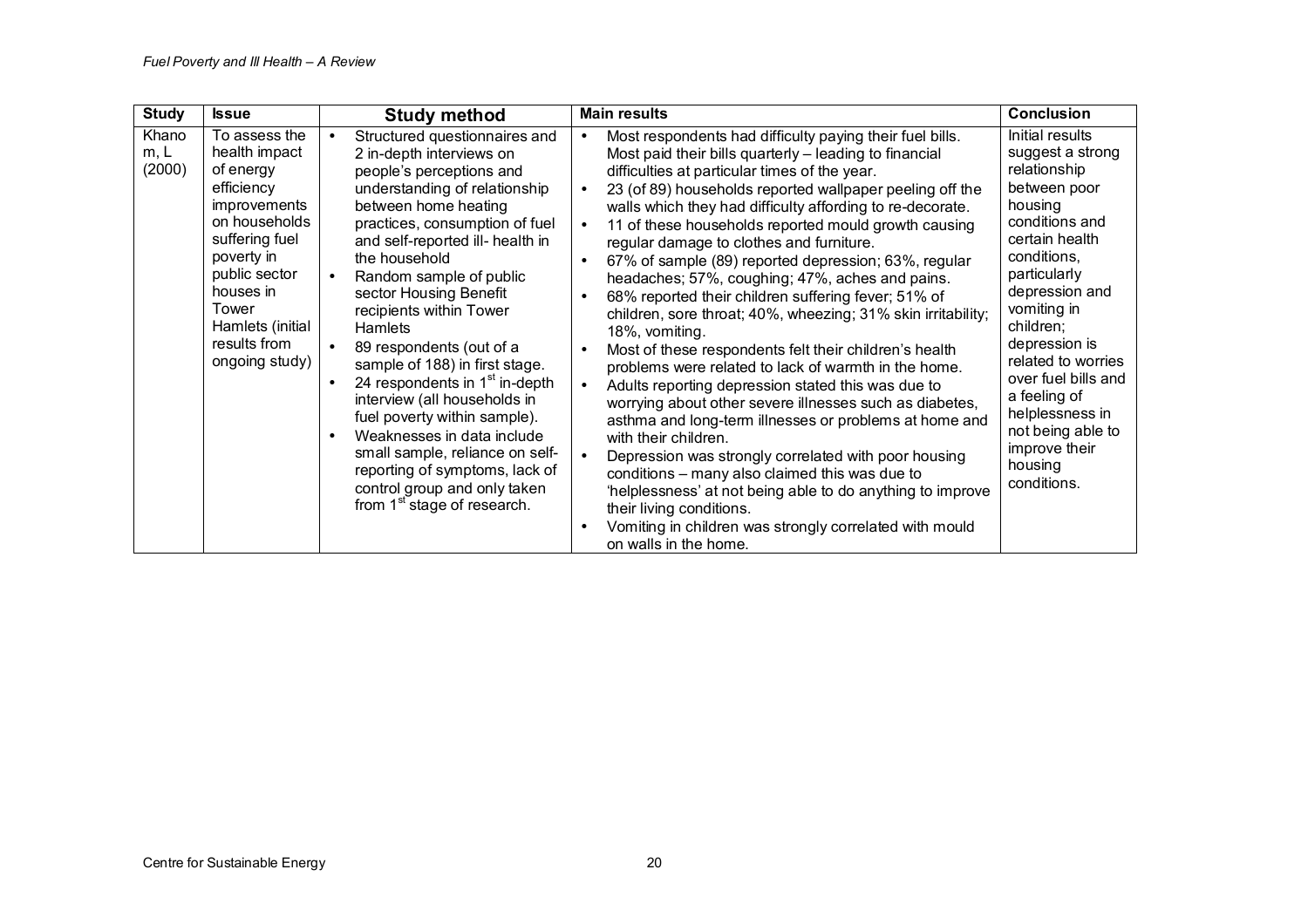| <b>Study</b>             | <b>Issue</b>                                                                                                                                                                                                                    | <b>Study method</b>                                                                                                                                                                                                                                                                                                                                                                                                                                                                                                                                                                                                                                                                                                                                                                                                                                                      | <b>Main results</b>                                                                                                                                                                                                                                                                                                                                                                                                                                                                                                                                                                                                                                                                                                                                                                                                                                                                                                                                                                                                                                                                                                                                                                                                                                                                                       | <b>Conclusion</b>                                                                                                                                                                                                                                                                                                                                                                                                                                                                              |
|--------------------------|---------------------------------------------------------------------------------------------------------------------------------------------------------------------------------------------------------------------------------|--------------------------------------------------------------------------------------------------------------------------------------------------------------------------------------------------------------------------------------------------------------------------------------------------------------------------------------------------------------------------------------------------------------------------------------------------------------------------------------------------------------------------------------------------------------------------------------------------------------------------------------------------------------------------------------------------------------------------------------------------------------------------------------------------------------------------------------------------------------------------|-----------------------------------------------------------------------------------------------------------------------------------------------------------------------------------------------------------------------------------------------------------------------------------------------------------------------------------------------------------------------------------------------------------------------------------------------------------------------------------------------------------------------------------------------------------------------------------------------------------------------------------------------------------------------------------------------------------------------------------------------------------------------------------------------------------------------------------------------------------------------------------------------------------------------------------------------------------------------------------------------------------------------------------------------------------------------------------------------------------------------------------------------------------------------------------------------------------------------------------------------------------------------------------------------------------|------------------------------------------------------------------------------------------------------------------------------------------------------------------------------------------------------------------------------------------------------------------------------------------------------------------------------------------------------------------------------------------------------------------------------------------------------------------------------------------------|
| Green<br>et al<br>(2000) | To establish<br>the strength<br>and<br>significance of<br>any<br>relationship<br>between<br>improved<br>energy<br>efficiency in 4<br>tower blocks<br>in Sheffield<br>and health<br>status of the<br>tower blocks'<br>residents. | Cross-sectional survey of 135<br>$\bullet$<br>residents of improved blocks<br>and matched sample of 140<br>residents of 'unimproved'<br>blocks to assess the impact of<br>energy efficiency<br>improvements on damp and<br>mouldy conditions and the<br>warmth, comfort and health<br>status of residents.<br>Most potential compounding<br>$\bullet$<br>factors were recognised and<br>accounted for, apart from<br>higher proportion of<br>unemployed people and larger<br>families in unimproved blocks.<br>Improvements included<br>$\bullet$<br>replacement of underfloor<br>electric heating with gas-fired<br>district heating, improved<br>thermal insulation (each tower<br>block was encased in mineral<br>wool insulation with an outer<br>skin of rainscreen cladding)<br>and improved ventilation<br>measures.<br>Average expenditure: £29,000<br>per unit. | The following significant differences were found between<br>improved and non-improved blocks:<br>Room temperatures in improved blocks were<br>$\bullet$<br>substantially higher, whilst fuel consumption levels in<br>improved and unimproved blocks were roughly the same.<br>Residents responded to energy efficiency improvements<br>$\bullet$<br>by increasing warmth and comfort rather than reducing<br>consumption.<br>Damp and mould in improved blocks was virtually<br>$\bullet$<br>eliminated, compared to 40% of unimproved blocks<br>suffering damp or mould in one or more rooms.<br>Residents of improved blocks had higher mean scores on<br>$\bullet$<br>all 8 dimensions of SF-36, indicating better health, than<br>residents of unimproved blocks, with the exception of<br>'general health perceptions' (which were roughly the<br>same).<br>The mean scores for residents of improved blocks on SF-<br>$\bullet$<br>36 were also higher than the City average, despite the<br>fact that average incomes were well below the City<br>average.<br>With respect to specific health dimensions within SF-36,<br>$\bullet$<br>there were significant differences between the mean<br>scores for physical role at 1% level and between<br>energy/vitality and emotional role at 5% level. | Capital<br>investment in 4<br>Sheffield tower<br>blocks had a<br>dramatic impact<br>on the lives of<br>their residents.<br>Housing<br>investment can<br>break the vicious<br>circle of low<br>incomes, poor<br>housing and poor<br>health. However,<br>results have to be<br>qualified because<br>of difficulties in<br>obtaining a good<br>match between<br>the two groups of<br>residents cf<br>forthcoming<br>longitudinal study<br>of housing<br>investment and<br>health in<br>Liverpool. |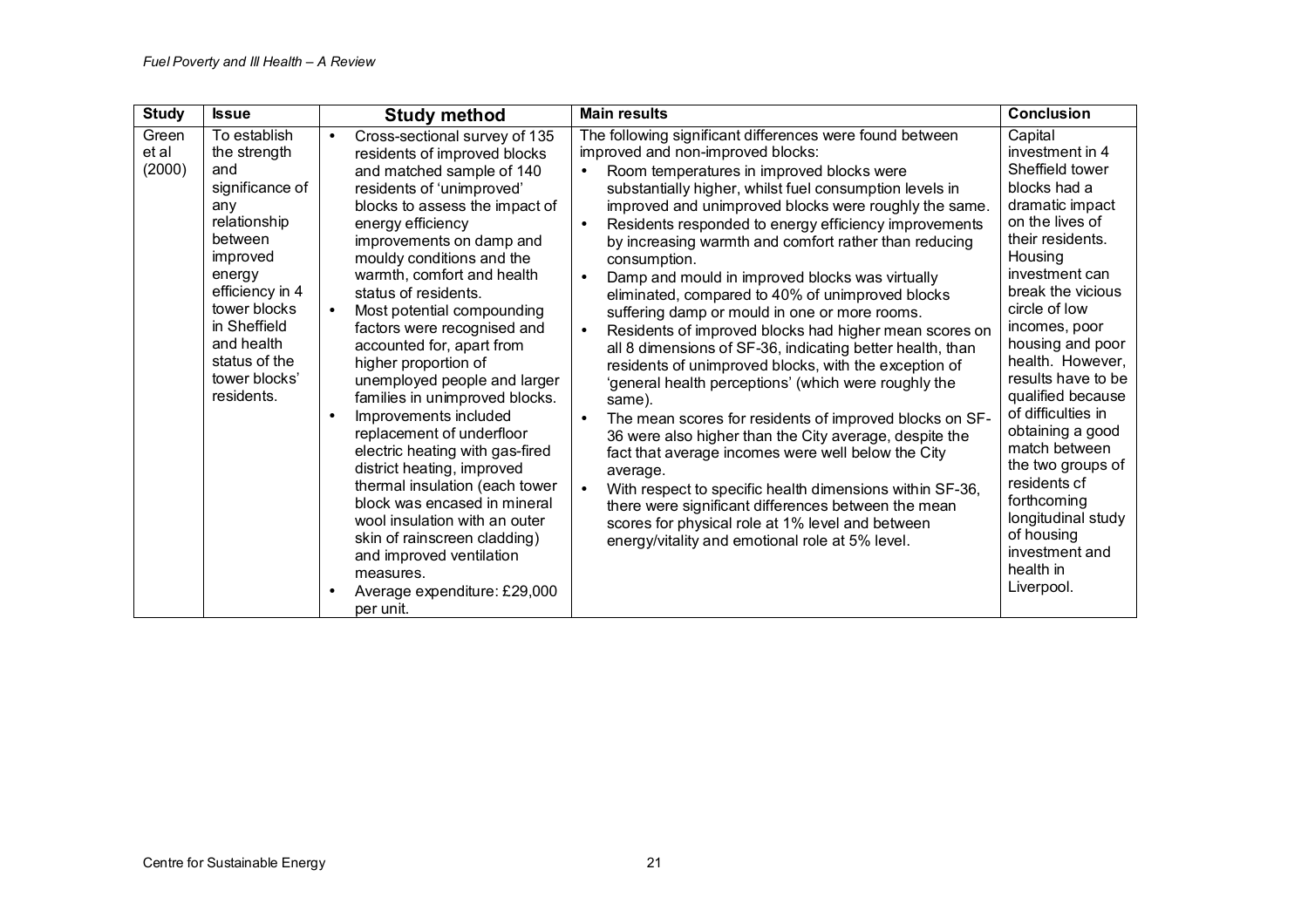| <b>Study</b>                               | <b>Issue</b>                                                                                                                                                                                                 | <b>Study method</b>                                                                                                                                                                                                                                                                                                                                                                                                                                                                                                                                                                                                                                                                                                                                                                                                                              | <b>Main results</b>                                                                                                                                                                                                                                                                                                                                                                                                                                                                                                                                                                                                                                                                                                                                                                                                                                                                                                                                                                                                                                                                                                                                                                                                                                                                                                                                                                                                                                                                                                                                                                                                                                                                                                                                                                                                                                                                                                                | <b>Conclusion</b>                                                                                                                                                                                                                                                                                                                                                                                                                               |
|--------------------------------------------|--------------------------------------------------------------------------------------------------------------------------------------------------------------------------------------------------------------|--------------------------------------------------------------------------------------------------------------------------------------------------------------------------------------------------------------------------------------------------------------------------------------------------------------------------------------------------------------------------------------------------------------------------------------------------------------------------------------------------------------------------------------------------------------------------------------------------------------------------------------------------------------------------------------------------------------------------------------------------------------------------------------------------------------------------------------------------|------------------------------------------------------------------------------------------------------------------------------------------------------------------------------------------------------------------------------------------------------------------------------------------------------------------------------------------------------------------------------------------------------------------------------------------------------------------------------------------------------------------------------------------------------------------------------------------------------------------------------------------------------------------------------------------------------------------------------------------------------------------------------------------------------------------------------------------------------------------------------------------------------------------------------------------------------------------------------------------------------------------------------------------------------------------------------------------------------------------------------------------------------------------------------------------------------------------------------------------------------------------------------------------------------------------------------------------------------------------------------------------------------------------------------------------------------------------------------------------------------------------------------------------------------------------------------------------------------------------------------------------------------------------------------------------------------------------------------------------------------------------------------------------------------------------------------------------------------------------------------------------------------------------------------------|-------------------------------------------------------------------------------------------------------------------------------------------------------------------------------------------------------------------------------------------------------------------------------------------------------------------------------------------------------------------------------------------------------------------------------------------------|
| Energy<br>Action<br>Scotlan<br>d<br>(1999) | To examine<br>whether there<br>is an<br>identifiable link<br>between poor<br>housing, fuel<br>poverty and<br>heath status<br>and to<br>estimate the<br>likely scale of<br>additional<br>costs to the<br>NHS. | Two stage study based on 2<br>GP surgeries in Glasgow:1<br>serving a large public sector<br>housing estate; the other a<br>more mixed and varied<br>constituency.<br>1 <sup>st</sup> stage involved self<br>$\bullet$<br>completion survey by 440<br>patients awaiting consultation<br>(questionnaires were delivered<br>after a period of cold weather).<br>2 <sup>nd</sup> stage involved detailed<br>$\bullet$<br>questionnaires of 95<br>households (199 people)<br>reporting symptoms known to<br>be associated with damp or<br>cold living conditions; 72 of<br>these also had energy audits.<br>Sample was not<br>$\bullet$<br>representative, due to self-<br>selection nature. For example,<br>patients were of poorer health<br>than population of Scotland as<br>a whole and were twice as<br>likely to present themselves to<br>GPs. | Phase I (444 respondents)<br>40% of respondents reporting problems with<br>condensation damp, mould and draughts went to their<br>doctor 10 times a year (average for all respondents was<br>6.1 and for Scotland, 3.1).<br>72% of those who had central heating (and used it) had<br>$\bullet$<br>either not visited their doctor or had been less than 3<br>times during the previous year.<br>27% of those without central heating had been to their<br>$\bullet$<br>doctor 10 or more times in the previous year. This<br>compared to a figure of 9% for those with central heating.<br>Cost to NHS of extra presentations to GPs resulting from<br>$\bullet$<br>dampness estimated at £263 per person per annum.<br>Phase II (95 households, 199 people, 72 energy<br>audits)<br>60% reported that a member of their household had<br>$\bullet$<br>visited their GP on 10+ occasions over previous year.<br>37% of households included someone who had been<br>$\bullet$<br>admitted to hospital over previous year.<br>26% of households included someone with asthma and<br>$\bullet$<br>39% reported family members with a long-term illness.<br>57% reported one or more health problem associated<br>with dampness.<br>The level of asthma was 1.6 times higher in households<br>$\bullet$<br>that reported dampness, than in households without<br>dampness. For children, 19% were reported as having<br>asthma as were 8% of adults (national figures, 14% and<br>4% respectively).<br>Respondents living in dwellings reported as being cold<br>$\bullet$<br>and draughty, rather than damp, were significantly less<br>likely to report a member of the household with asthma.<br>Children who were absent from school for more than a<br>$\bullet$<br>week in the previous year lived in dwellings which<br>reported twice as much dampness problems as those<br>where children had been off for one week or less. | Despite the small<br>sample size, poor<br>health status in<br>children appears<br>to be<br>convincingly<br>associated with<br>dampness.<br>The rate of<br>asthma was<br>above the<br>national average,<br>although<br>incidence was<br>much lower in<br>houses that were<br>cold and<br>draughty.<br>Investment in<br>housing renewal<br>may be cost<br>effective, given<br>the recurring<br>additional costs<br>to the NHS of<br>poor housing. |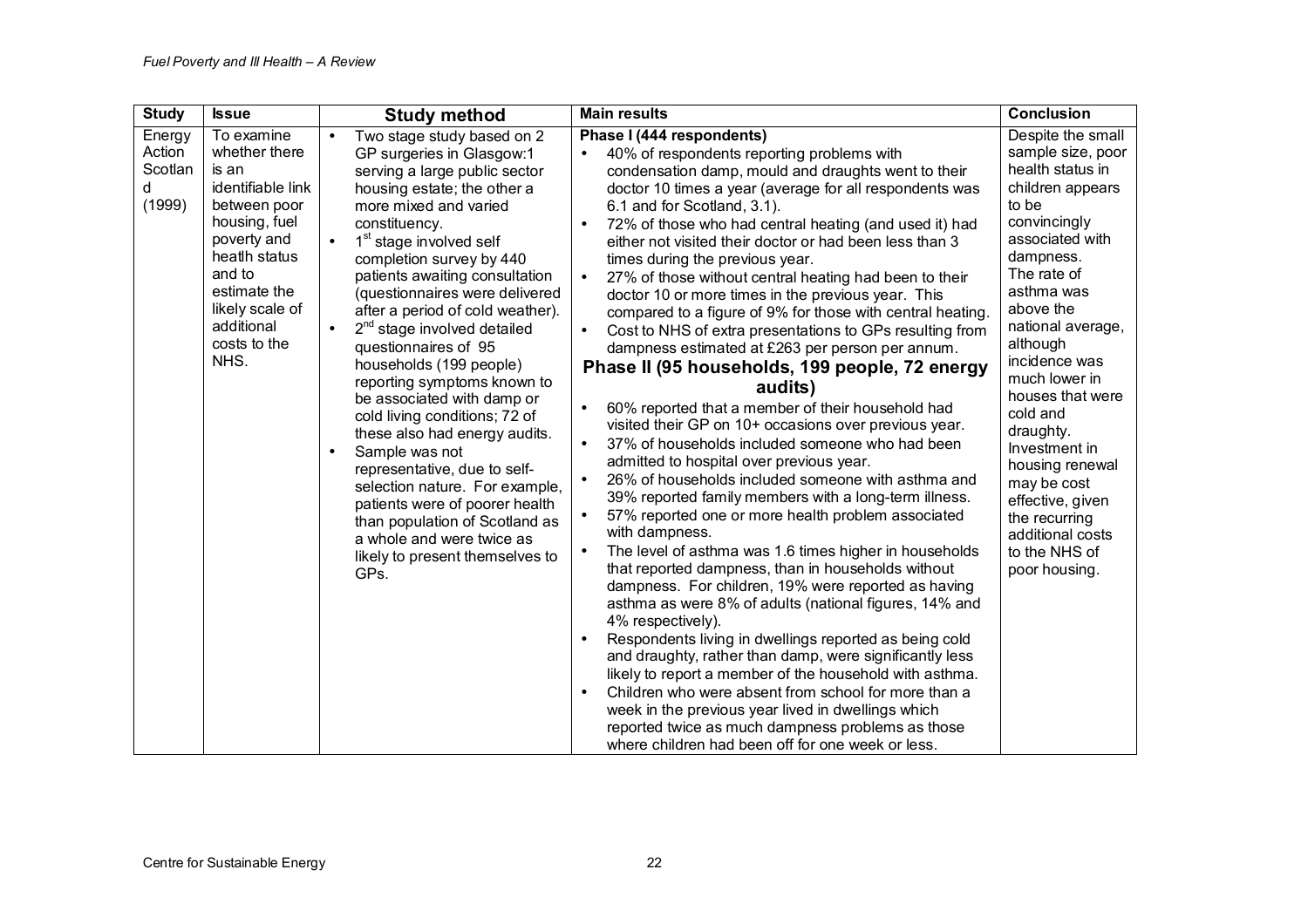| <b>Study</b>                       | <b>Issue</b>                                                                                                                                                                                                                 | <b>Study method</b>                                                                                                                                                                                                                                                                                                                                                                                                                                                                                                                                                                                                                                    | <b>Main results</b>                                                                                                                                                                                                                                                                                                                                                                                                                                                                                                                                                                                                                                                                                                                                                                                                                                                                                                                                                                                                                                                                                                                                                 | <b>Conclusion</b>                                                                                                                                                                                                                                                                                                                            |
|------------------------------------|------------------------------------------------------------------------------------------------------------------------------------------------------------------------------------------------------------------------------|--------------------------------------------------------------------------------------------------------------------------------------------------------------------------------------------------------------------------------------------------------------------------------------------------------------------------------------------------------------------------------------------------------------------------------------------------------------------------------------------------------------------------------------------------------------------------------------------------------------------------------------------------------|---------------------------------------------------------------------------------------------------------------------------------------------------------------------------------------------------------------------------------------------------------------------------------------------------------------------------------------------------------------------------------------------------------------------------------------------------------------------------------------------------------------------------------------------------------------------------------------------------------------------------------------------------------------------------------------------------------------------------------------------------------------------------------------------------------------------------------------------------------------------------------------------------------------------------------------------------------------------------------------------------------------------------------------------------------------------------------------------------------------------------------------------------------------------|----------------------------------------------------------------------------------------------------------------------------------------------------------------------------------------------------------------------------------------------------------------------------------------------------------------------------------------------|
| Critchle<br>y R et<br>al<br>(2000) | To<br>demonstrate<br>the sort of<br>modifications<br>suitable for<br>existing social<br>housing to<br>improve the<br>health of<br>asthmatics                                                                                 | Before and after study of the<br>impact of heating, ventilation<br>and insulation modifications on<br>health, energy use, comfort<br>and dust mite rates.<br>7 Council homes occupied by<br>$\bullet$<br>at least one asthmatic.<br>Level of funding prevented<br>$\bullet$<br>more representative sample<br>size.                                                                                                                                                                                                                                                                                                                                     | Perceived health, as measured by SF-36, improved by<br>$\bullet$<br>12%; effectiveness of lungs of 4 asthmatics improved by<br>mean of 20%; medication or symptoms reduced for 3 out<br>of the 4 asthmatics where this was recorded<br>Dust mite rates reduced to insignificant levels, probably<br>$\bullet$<br>due to relative humidity being reduced to below 50%<br>NHER ratings increased on average by 2.1<br>$\bullet$<br>Poor standard of installation of ventilation systems<br>$\bullet$<br>Successful installation of heating and ventilation<br>$\bullet$<br>improvements requires a 6 stage process including<br>tailored surveys of measures required, energy survey (eg<br>NHER), consultation with occupants over suitable<br>measures, detailed specifications of measures and close<br>supervision of installation<br>SF-36 was appropriate for assessing adult health but not<br>$\bullet$<br>child                                                                                                                                                                                                                                              | Improved<br>housing<br>conditions can<br>improve health,<br>particularly for<br>asthma sufferers<br>providina<br>measures are<br>properly planned<br>and executed.<br>New HEES may<br>raise moisture<br>levels, leading to<br>increased dust<br>mite rates and<br>risk of asthma,<br>since ventilation<br>is not included in<br>the package. |
| Ambros<br>e, P<br>(2000)           | To assess and<br>if possible<br>measure the<br>improvements<br>in health of a<br>sample of the<br>population<br>who have<br>been re-<br>housed, or<br>had their<br>existing<br>accommodatio<br>n improved, as<br>part of SRB | Before (1996) and after (2000)<br>$\bullet$<br>survey of random sample of<br>525 households to assess self-<br>reported health status and<br>perspectives on related issues<br>eg access to health care, fear<br>of crime, satisfaction with<br>housing and other services<br>Comparator household survey<br>$\bullet$<br>conducted in area of improved<br>housing in Paddington in 1996.<br>Survey of local service<br>$\bullet$<br>providers in fields of housing,<br>health, education, policing etc<br>to ascertain views on the<br>relationship between health<br>standards and housing<br>conditions and broader effects<br>of SRB intervention. | The second sample surveyed in 2000 was only half the<br>$\bullet$<br>size of the original sample – however the $2^{nd}$ sample<br>showed very similar demographic, benefit dependence<br>and other characteristics to the 1 <sup>st</sup> . Health improvements<br>were therefore taken as 'real'.<br>The incidence of illness episodes was higher, although<br>$\bullet$<br>fewer of them resulted in a visit to the GP or medication.<br>The average length of illness episodes was much<br>$\bullet$<br>shorter, and very few people said they felt ill all the time<br>The rate of illness days/person/day fell from 0.37 to 0.05,<br>whilst the pattern of main symptoms remained the same.<br>$\bullet$<br>There was a high level of satisfaction with the new<br>housing and estates generally.<br>Damp and cold conditions were much less prevalent but<br>$\bullet$<br>still affected around 1/3 of the population.<br>The research also contextualises the results within the<br>$\bullet$<br>broader picture of health inequalities within Stepney and<br>London and suggests these limit the potential benefit of<br>area-based initiatives such as SRB | The SRB housing<br>renewal<br>programme has<br>contributed to a<br>considerable<br>imorvement in<br>the health of<br>residents within<br>the SRB area.<br>However health<br>gain is only<br>confined to a very<br>limited area<br>unless more<br>fundamental<br>changes are<br>made to benefit<br>and fiscal<br>regimes.                     |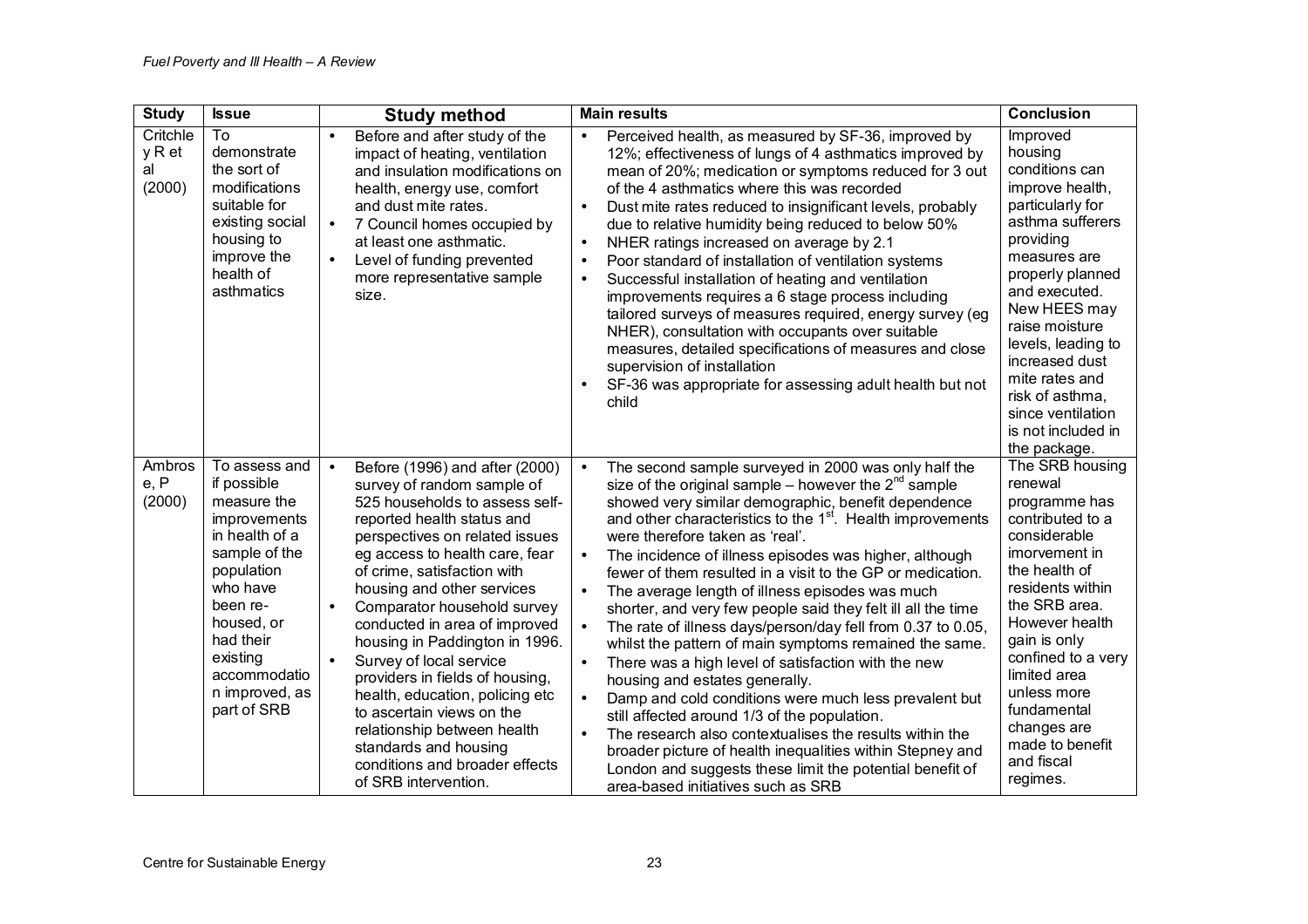# **Appendix 2 Summary of health projects**

| Project/                                                                                                                                                                                  | <b>Time</b>                                                                                                                                             | Aims and                                                                                                                                                                                                                                                                                                                                                                                                                                                                                                                   | <b>Core activities</b>                                                                                                                                                                                                                                                                                                                                                                                                                                                                                                                      | <b>Evaluation</b>                                                                                                                                                                                                                                                                                                                                                                                                                                                                                                                        |
|-------------------------------------------------------------------------------------------------------------------------------------------------------------------------------------------|---------------------------------------------------------------------------------------------------------------------------------------------------------|----------------------------------------------------------------------------------------------------------------------------------------------------------------------------------------------------------------------------------------------------------------------------------------------------------------------------------------------------------------------------------------------------------------------------------------------------------------------------------------------------------------------------|---------------------------------------------------------------------------------------------------------------------------------------------------------------------------------------------------------------------------------------------------------------------------------------------------------------------------------------------------------------------------------------------------------------------------------------------------------------------------------------------------------------------------------------------|------------------------------------------------------------------------------------------------------------------------------------------------------------------------------------------------------------------------------------------------------------------------------------------------------------------------------------------------------------------------------------------------------------------------------------------------------------------------------------------------------------------------------------------|
| <b>Partners</b><br><b>HECA</b><br><b>Action for</b><br>improved<br>health and<br>housing<br>Telford &<br>Wrekin<br>Council<br>Shropshire<br>Health<br>Authority<br>Telford<br><b>EEAC</b> | frame/Funding<br>Started 1997<br>£50,000 - HECA<br>Action<br>£8,200 - joint<br>finance<br>£5,300 -<br>Council's Home<br>Repairs<br>Assistance<br>Grants | <b>Objectives</b><br>To work with local health professionals<br>and GPs to increase awareness of<br>energy efficiency and associated<br>health benefits by<br>Providing training for GPs and<br>health professionals about energy<br>efficiency<br>Developing an energy efficiency<br>$\bullet$<br>information pack for health<br>professionals<br>Enabling health professionals to<br>$\bullet$<br>encourage patients to be energy<br>efficient at home, including help<br>with referrals for installation of<br>measures | GPs not included in training - primary care<br>$\bullet$<br>teams considered better placed to identify<br>patients in need of improved energy<br>efficiency<br>Energy/health information pack for GPs<br>and health care workers developed to help<br>assess risk from cold homes. These were<br>widely disseminated in health outlets.<br>A simple referral form was developed by<br>$\bullet$<br>Council and piloted in 2 primary health<br>teams<br>Model exhibition on health and energy<br>$\bullet$<br>efficiency toured GP surgeries | No monitoring of impact on<br>number of visits to GP<br>surgeries<br>Difficulty in getting GP<br>involvement<br>Involvement of Community<br>$\bullet$<br>Health Trust might have<br>helped ensure training was<br>included in health workers'<br>training schedules                                                                                                                                                                                                                                                                      |
| <b>Energy</b><br><b>Action for</b><br><b>Health</b><br>Doncaster<br><b>MBC</b><br>Doncaster<br><b>NHS</b><br>Healthcare<br>Trust                                                          | Started 1997<br>£172,000 from<br><b>HECA Action</b><br>(for other work<br>as well)                                                                      | To improve the health of local people<br>through provision of energy advice,<br>improved awareness and increased<br>referrals for grant aid by<br>Enabling health visitors to identify<br>٠<br>households in need of grant aid<br>(generally the fuel poor)<br>Developing an existing energy<br>$\bullet$<br>efficiency data base of households<br>to identify priority 'fuel poor'<br>groups<br>Holding energy advice surgeries<br>$\bullet$<br>for members of the public in GP<br>surgeries                              | $\bullet$<br>A manual was developed for health visitors<br>attending training and a separate manual<br>for receptionists at GP surgeries<br>Publicity materials were produced,<br>including thermometers promoting the<br>scheme<br>Energy advice surgeries held in 40 GP<br>practices<br>Patients referred for either HEES grant or<br>$\bullet$<br>local authority HRA grant<br>HEES referrals increased by 15% as result<br>$\bullet$<br>of scheme                                                                                       | Training well received by<br>$\bullet$<br>health visitors, although<br>shortened to ensure not<br>too burdensome<br>Important to provide<br>$\bullet$<br>refresher training<br>No monitoring of impact on<br>health, although research<br>planned to correlate<br>energy rating data with<br>hospital admissions<br>Difficulty of obtaining short<br>$\bullet$<br>term results on health gain<br>Ongoing consultation and<br>tailoring of scheme<br>essential<br>Feedback to health<br>professionals helps ensure<br>ongoing involvement |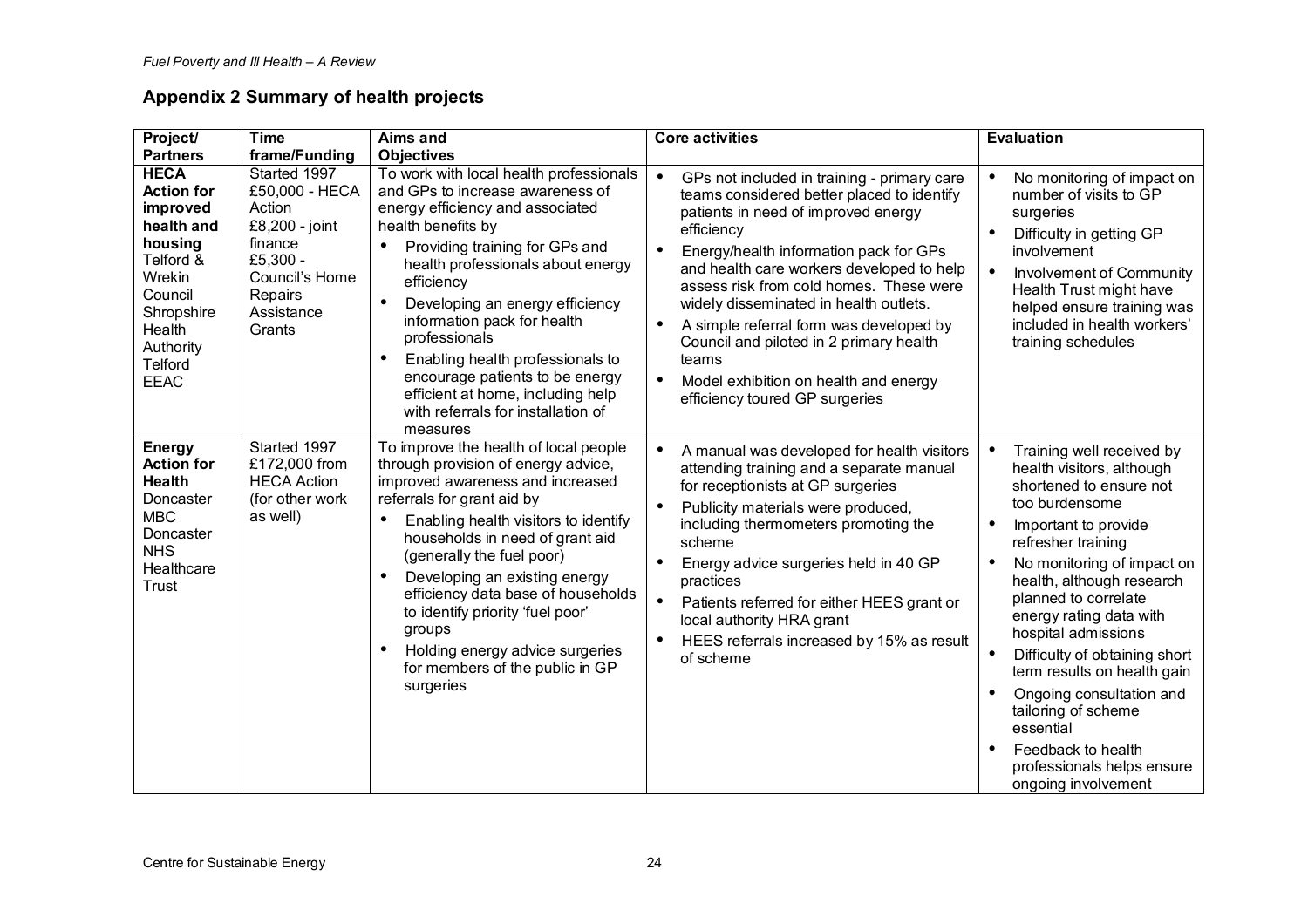| Project/<br><b>Partners</b>                                                                                                                                                          | <b>Time</b><br>frame/Funding                                                                                                                                                                                                                                   | Aims and<br><b>Objectives</b>                                                                                                                                                                                                                                                                                              | <b>Core activities</b>                                                                                                                                                                                                                                                                                                                                                                                               | <b>Evaluation</b>                                                                                                                                                                                                                                                                                                                                                                                                                                                                                       |
|--------------------------------------------------------------------------------------------------------------------------------------------------------------------------------------|----------------------------------------------------------------------------------------------------------------------------------------------------------------------------------------------------------------------------------------------------------------|----------------------------------------------------------------------------------------------------------------------------------------------------------------------------------------------------------------------------------------------------------------------------------------------------------------------------|----------------------------------------------------------------------------------------------------------------------------------------------------------------------------------------------------------------------------------------------------------------------------------------------------------------------------------------------------------------------------------------------------------------------|---------------------------------------------------------------------------------------------------------------------------------------------------------------------------------------------------------------------------------------------------------------------------------------------------------------------------------------------------------------------------------------------------------------------------------------------------------------------------------------------------------|
| Energetic<br><b>Homes</b><br>Leicestershir<br>e Health<br>Authority<br><b>Midlands</b><br>Asthma &<br>Allergies<br>Research<br>Association<br>Hospitals<br>De Montfort<br>University | Started 1997<br>£32,000 $-$<br><b>HECA Action</b><br>£300,000 ERDF<br>Article X for<br>energy<br>efficiency grants<br>in 14 wards (half<br>of City)<br>Funding fully<br>subscribed by<br>$1999 - \text{team}$<br>ceased taking<br>referrals after<br>this date | To reduce the incidence of asthma<br>by improving the energy efficiency<br>and ventilation of asthmatics' homes<br>by:<br>Conducting a methodologically<br>$\bullet$<br>robust study on the links<br>between housing and asthma<br>Offering grant aid to asthmatic<br>households who have been<br>referred by their doctor | Extensive promotion of scheme by Health<br>Authority to GPs in 14 wards<br>GPs sent pro-forma to asthmatic patients<br>'Open days' in renewal offices on asthma<br>and preventative measures<br>Allergen avoidance advice given to people<br>receiving grant aid<br>Patients contribute 50% towards cost of<br>works, or 25% if on Benefits<br>Package includes standard insulation work<br>plus heat recovery fans. | Response from GPs<br>varied considerably<br>Original research project<br>abandoned because<br><b>HECA Action timetable</b><br>did not fit in with timescale<br>of BMA Ethics Committee<br>- this reduced credibility<br>of scheme with some GPs<br>Some GPs did not<br>consider this approach<br>'primary care' and<br>charged for referrals.<br>GPs in hospital clinics<br>were more committed<br>than GPs in surgeries<br>Client contribution<br>represented a<br>considerable barrier to<br>take up. |